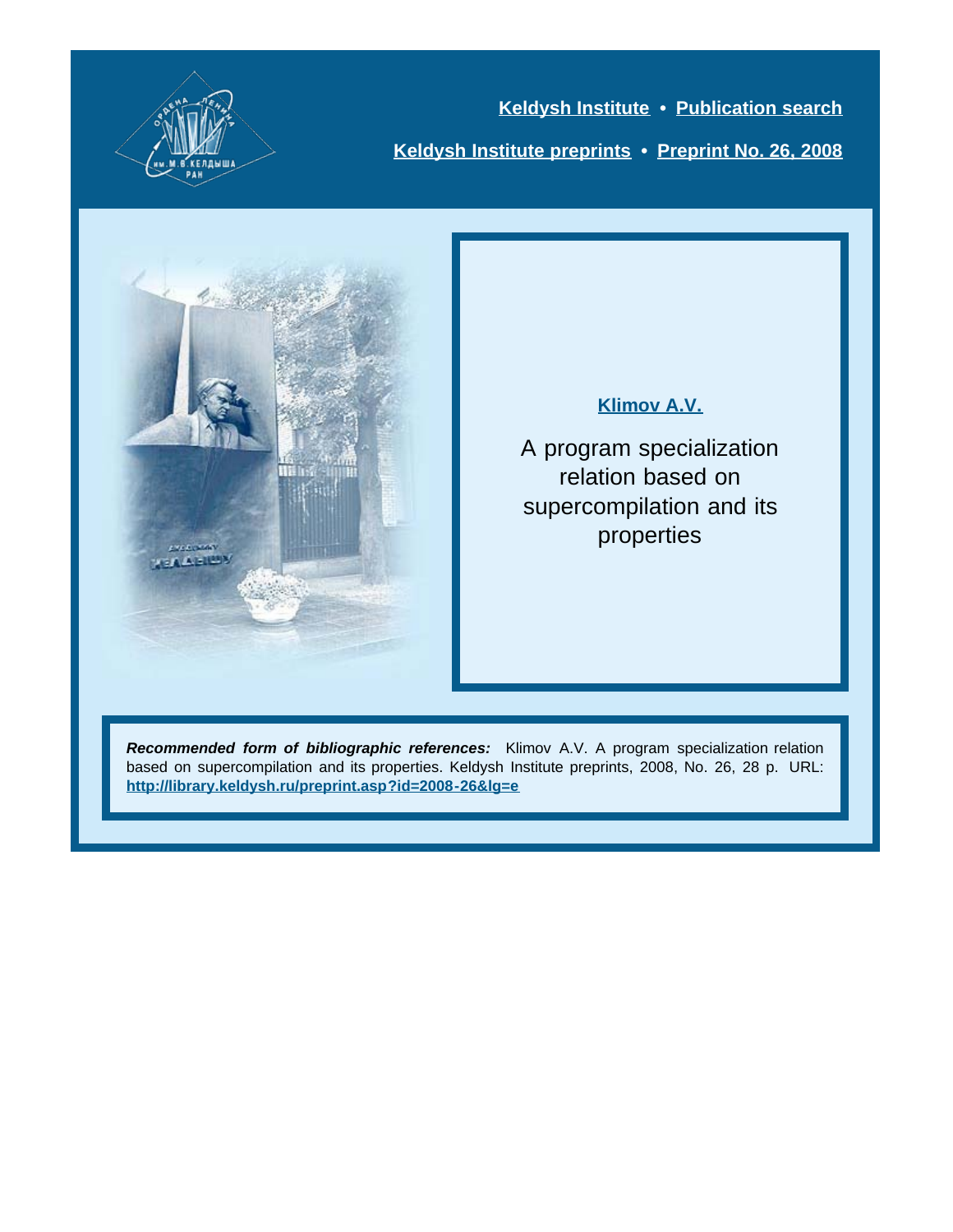## KELDYSH INSTITUTE OF APPLIED MATHEMATICS R u s s i a n A c a d e m y o f S c i e n c e s

## A. V. Klimov

# A program specialization relation based on supercompilation and its properties

Moscow 2008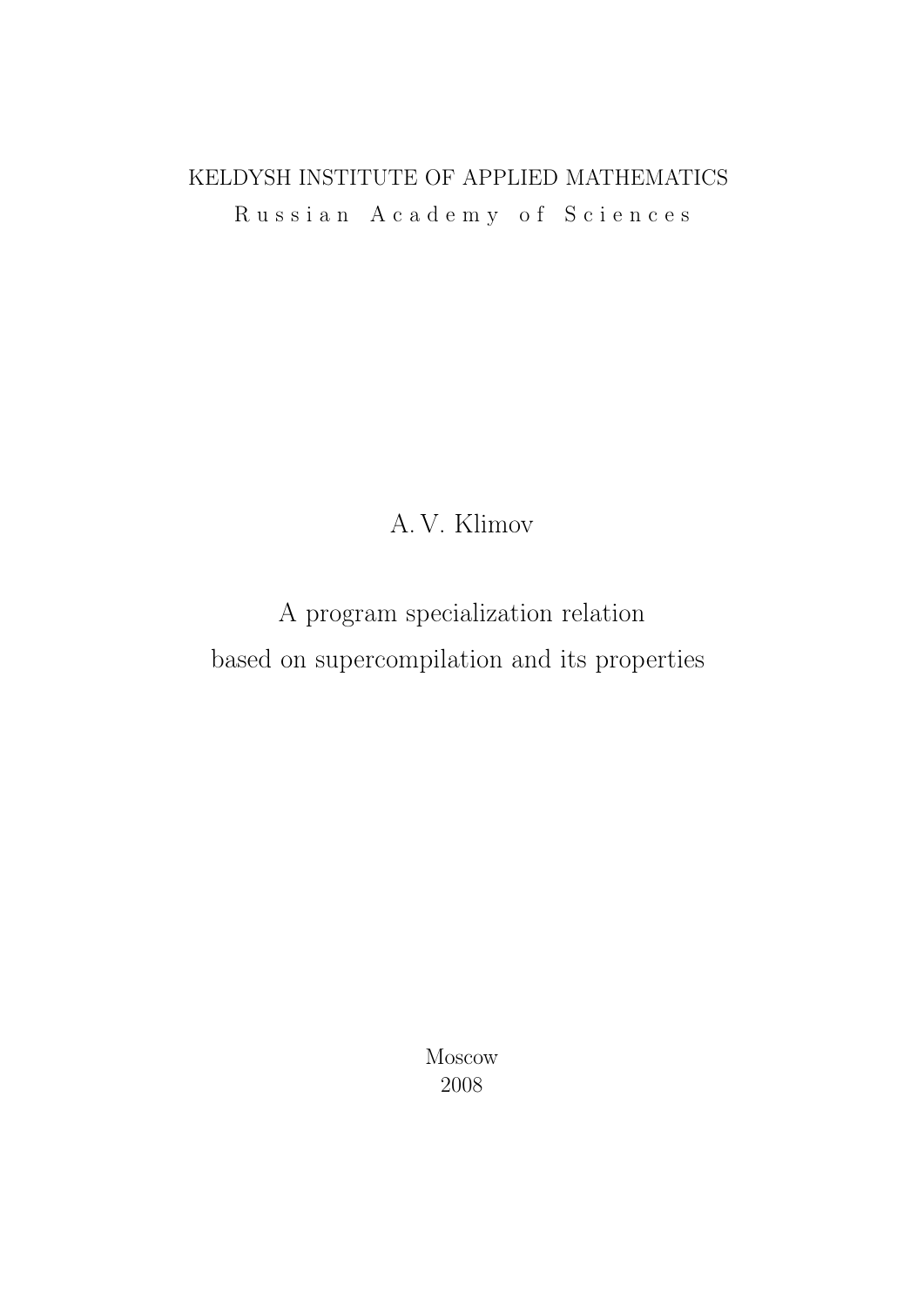#### Andrei V. Klimov. A program specialization relation based on supercompilation and its properties.

Abstract. An input-output relation for a wide class of program specializers for a simple functional language in the form of Natural Semantics inference rules is presented. It covers polygenetic specialization, which includes deforestation and supercompilation, and generalizes the author's previous paper on specification of monogenetic specialization like partial evaluation and restricted supercompilation.

The specialization relation expresses the idea of what is to be a specialized program, avoiding as much as possible the details of how a specializer builds it. The relation specification follows the principles of Turchin's supercompilation and captures its main notions: *configuration*, *driving, generalization of a config*uration, splitting a configuration, as well as collapsed-jungle driving. It is virtually a formal definition of supercompilation abstracting away the most sophisticated parts of supercompilers  $-$  strategies of *configuration analysis*.

Main properties of the program specialization relation — idempotency, transitivity, soundness, completeness, correctness — are formulated and discussed.

#### Андрей В. Климов. Отношение специализации программ, основанное на суперкомпиляции, и его свойства.

Аннотация. Дано формальное определение отношения между входом и выходом широкого класса специализаторов программ для простого функционального языка в виде правил вывода натуральной семантики. Отношение охватывает полигенную специализацию, включающую дефорестацию и суперкомпиляцию, и обобщает предыдущую работу автора по спецификации моногенной специализации, в которую вкладываются частичные вычисления и ограниченная суперкомпиляция.

Предложенное отношение специализации выражает, что такое правильная специализированная программа, без конкретизации того,  $\kappa a \kappa$  специализатор ее строит. Определение отношения формализует основные понятия суперкомпиляции по В.Ф. Турчину: конфигурация, прогонка, обобщение конфигурации, расщепление конфигурации. Фактически дано определение суперкомпиляции, абстрагируясь от самой сложной части суперкомпилято $pos$  – стратегий конфигурационного анализа.

Обсуждаются основные свойства отношения специализации: идемпотентность, транзитивность, обоснованность (soundness), полнота, корректность.

Работа выполнена при поддержке проектов РФФИ № 06-01-00574 и № 08-07-00280 и Роснауки № 2007-4-1.4-18-02-64.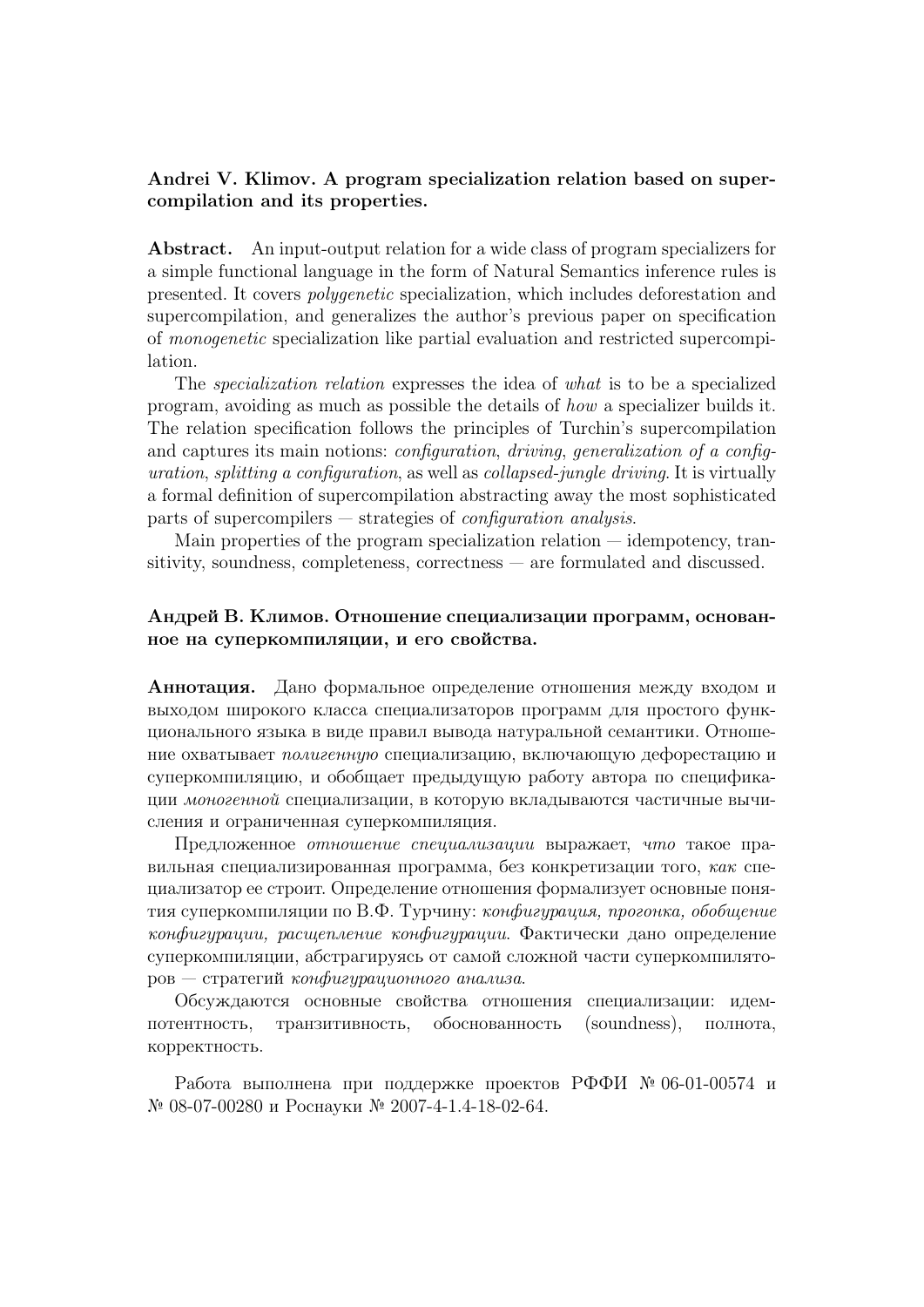## Contents

| $\mathbf 1$    | Introduction                                                                                                                                                                                                                                                                                                                                    |                                                               |  |  |
|----------------|-------------------------------------------------------------------------------------------------------------------------------------------------------------------------------------------------------------------------------------------------------------------------------------------------------------------------------------------------|---------------------------------------------------------------|--|--|
| $\overline{2}$ | <b>Basic</b> notions<br>2.1<br>Object Language and Semantic Domains<br>2.2<br>2.3<br>2.4                                                                                                                                                                                                                                                        | $\overline{5}$<br>$\overline{5}$<br>8<br>$\overline{9}$<br>11 |  |  |
| 3              | Interpretation as a subset of specialization                                                                                                                                                                                                                                                                                                    |                                                               |  |  |
| 4              | Interpretation and specialization of primitives<br>Interpretation and transient driving of primitives<br>4.1<br>Driving with branching $\ldots \ldots \ldots \ldots \ldots \ldots \ldots \ldots$<br>4.2                                                                                                                                         | 14<br>14<br>14                                                |  |  |
| $\bf{5}$       | Interpretation and specialization of control terms<br>Correspondence between residual functions and configurations.<br>5.1<br>Specialization relation<br>5.2<br>5.3<br>5.3.1<br>5.3.2<br>Residualization of conditional term<br>5.3.3<br>Splitting a configuration $\ldots \ldots \ldots \ldots \ldots \ldots$<br>5.3.4<br>5.4                  | 17<br>18<br>18<br>19<br>19<br>19<br>21<br>21<br>22            |  |  |
| 6              | Properties of specialization relation<br>6.1<br>Idempotency<br>6.2<br>6.3<br>6.4<br>6.5<br>6.6<br>Correctness<br>and a complete the complete state of the complete state of the complete state of the complete state of the complete state of the complete state of the complete state of the complete state of the complete state of the compl | 23<br>23<br>24<br>24<br>25<br>25<br>25                        |  |  |
| 7              | <b>Conclusion and Related Work</b>                                                                                                                                                                                                                                                                                                              | 26                                                            |  |  |
| 8              | Acknowledgments                                                                                                                                                                                                                                                                                                                                 | 27                                                            |  |  |
|                |                                                                                                                                                                                                                                                                                                                                                 |                                                               |  |  |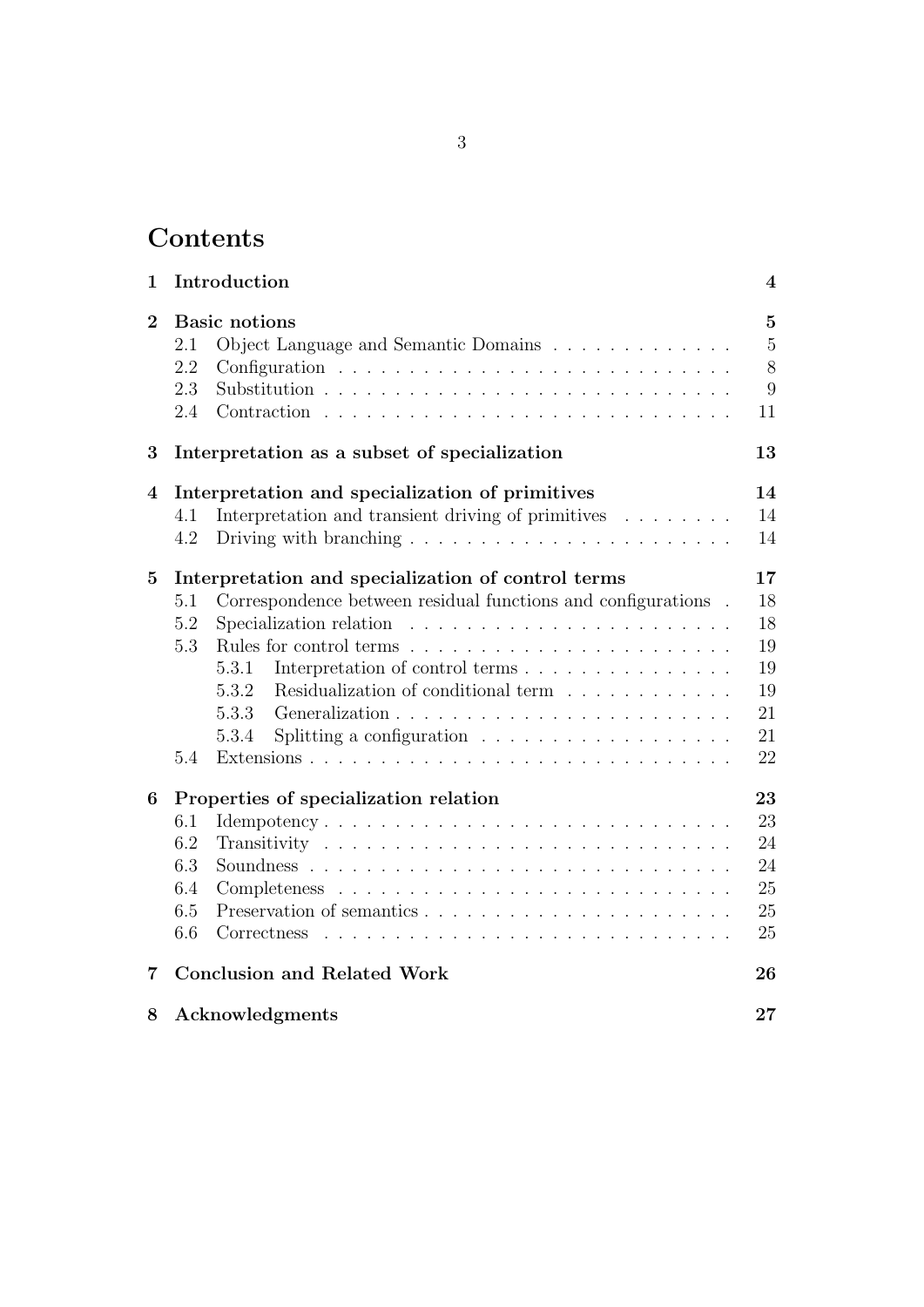## 1 Introduction

Program specialization is an equivalence transformation. A specializer spec maps a source program  $p$  to a residual program  $q$ , which is equivalent to  $p$ on a given subset D of the domain of the program  $p: q = spec(p, D)$ . The equivalence of the source and residual programs is understood *extensionally*, that is, nonconstructively:  $p \approx_D q$  if for all  $d \in D$ :  $p(d) = q(d)$  or both  $p(d)$ and  $q(d)$  do not terminate. The correctness of specializers is usually proven by reducing it to the extensional equivalence [4, 2, 11]:

$$
q = \operatorname{spec}(p, D) \Rightarrow p \approx_D q.
$$

In this paper we define a constructive, intensional relation of specialization, that is, a relation of equivalence of source and residual programs, which many specialization methods satisfy, including partial evaluation [5], deforestation [18], supercompilation [16, 17]. Let  $p \simeq_{\mathcal{D}} q$  denote such intensional equivalence of a source program p and a residual one q on a set D of input data values. To be correct, it must be a subset of the extensional relation,  $(\simeq) \subset (\approx)$ , that is,  $p \simeq_{D} q \Rightarrow p \approx_{D} q$ . The intensional relation provides a shorter way for proving the correctness of specializers than the extensional equivalence does:

$$
q = \operatorname{spec}(p, D) \Rightarrow p \simeq_D q \Rightarrow p \approx_D q.
$$

The specialization relation is defined in this paper by inference rules in the style of Natural Semantics [6]. The rules serve as formal specification of a wide class of specializers. By the nature of Natural Semantics, the specification allows for automated derivation of specializers as well as checkers of the correctness of residual programs, which can help in debugging practical specializers. Some notions (e.g., driving) are defined precisely enough to unambiguously derive the corresponding algorithm by the well-known methods. Other notions  $(e.g.,)$ generalization and splitting configurations) are defined with certain degrees of freedom to allow for various decision-taking algorithms and strategies.

The specialization relation is based on the ideas of supercompilation, but agrees with partial evaluation and deforestation as well. The inference rules model at abstract level the operational behavior of supercompilers. All essential notions of supercompilation are captured: *configuration*, *driving*, *generalization* of a configuration, splitting a configuration, as well as collapsed-jungle driving [12, 13], while abstracting from the problems of algorithmic decisions of when, what and how to generalize and when to terminate.

In paper [8] a similar specialization relation was presented for the simpler case of monogenetic specialization [10] where any program point in the residual program is produced from a single program point of the source program. In this paper the relation definition is developed further to the polygenetic specialization [10] where a residual program point is produced from one or several source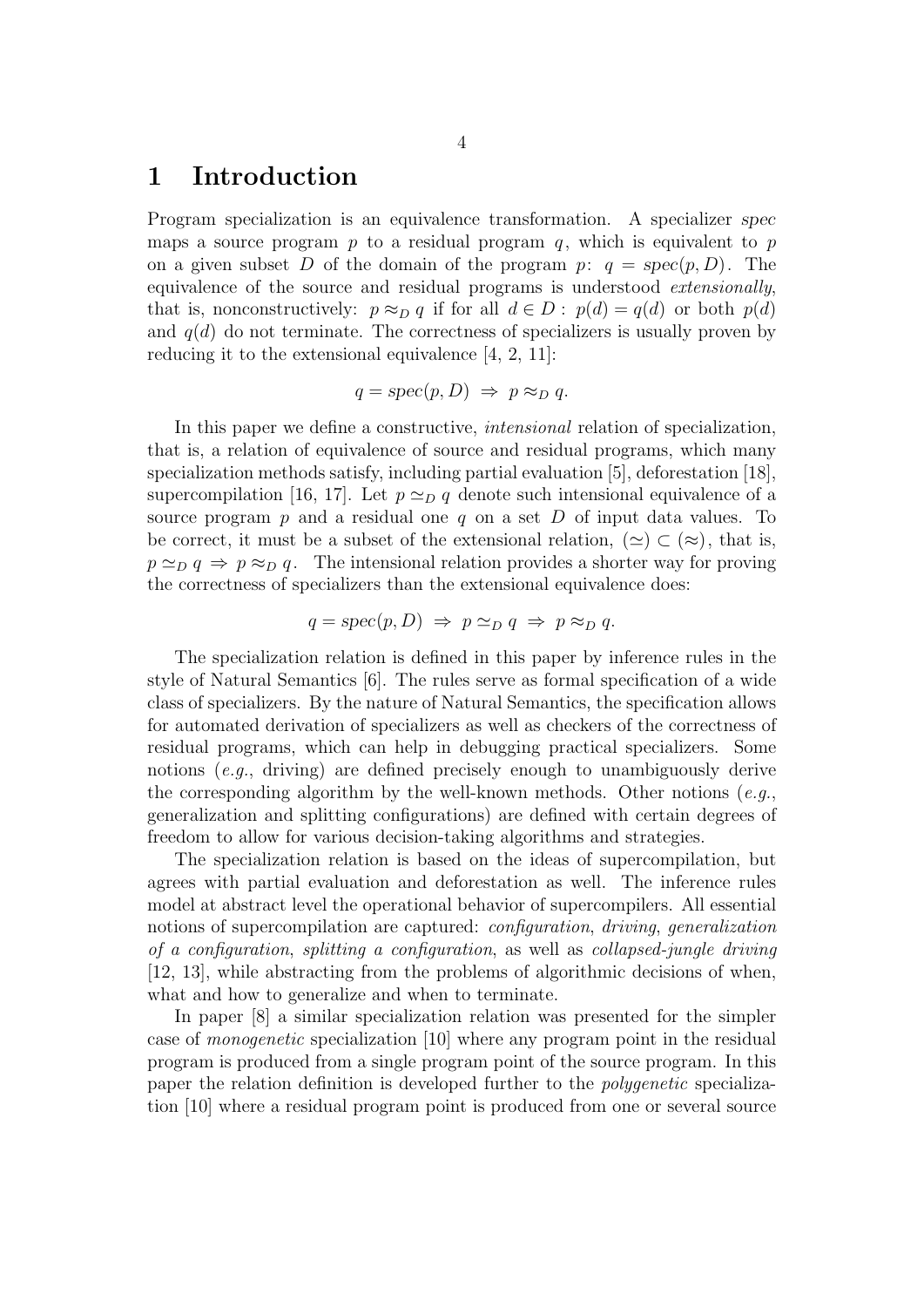program points. Monogenetic specialization includes partial evaluation but excludes deforestation and supercompilation. Polygenetic specialization covers all of them. For completeness sake, we repeat in Section 2 the basic notions from [8] as well as the definition of driving in Fig. 6 and 7.

The main contributions of the paper are as follows:

- a complete formal definition of what supercompilation is, in form of an input-output specialization relation, is given;
- several interesting properties that the presented specialization relation obeys are formulated and related to each other: idempotency, transitivity, soundness, completeness, correctness.

The paper is organized as follows. A simple object language, which is both the source and target language of specializers, is presented in Section 2.1 together with semantic domains for interpretation and supercompilation. In Section 2.2 the notion of configuration is introduced. In Section 2.3 the operation of substitution as it is used in this paper is defined. Section 2.4 contains the discussion of the peculiarities of the notion of contraction. Sections from 3 to 5 present the definition of the specialization relation: in Section 3 the specifics of our definition of the language semantics and specialization is explained; in Section 4 the semantics and driving of the language primitives and in Section 5 the semantics and specialization of control program terms are specified. In Section 6 the most interesting properties of the specialization relation are formulated and discussed, and in Section 7 we conclude.

## 2 Basic notions

## 2.1 Object Language and Semantic Domains

Figure 1 contains the definition of the abstract syntax of the object language together with semantic domains for interpretation and specialization. It is a simple first-order functional language. It has conventional control constructs ifthen-else, let-in, call, adjusted a bit to make the specialization inference rules simpler. Figure 2 shows an example of a program and an initial configuration for specialization.

Data A data domain *Data* is a *constructor-based* domain recursively defined from a set of atoms Atom by applying a binary constructor Cons. The set Atom contains at least True, False, and Nil.

Any constructor-based domain has the nice property that it can be easily extended to meta-data without the need for encoding. In particular, a constant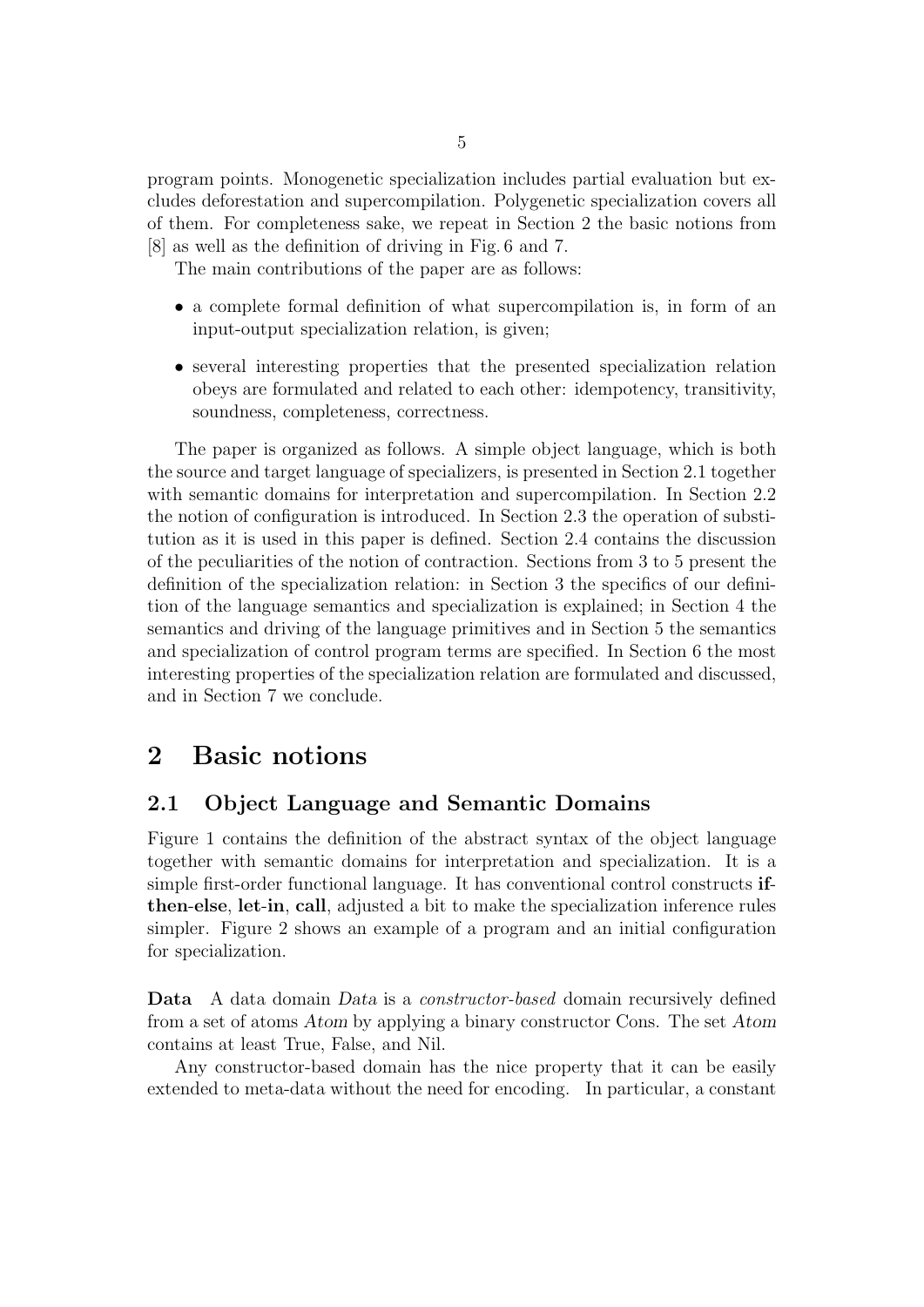| $k \in Atom$<br>$x \in Data$<br>$z \in CData$<br>$a \in Arg$<br>$d \in Prim$<br>$s \in Term$<br>$r \in \mathrm{Term}$<br>$v \in Var$<br>$u \in Var$<br>$l \in LVar$<br>$f \in FName$<br>$p \in Prog$<br>$q \in Prog$<br>$b \in \text{Args}$<br>$c \in$ Contr<br>$\Delta \in Expl$ | atomic data<br>ground data<br>configuration data<br>source arguments<br>source primitives<br>source program terms<br>residual program terms<br>source program variables<br>residual program variables<br>and configuration variables<br>liaison variables<br>function names<br>source programs<br>residual programs<br>argument bindings<br>contractions<br>explications | $k ::= True \mid False \mid Nil \mid $<br>$x ::= k \mid \text{Cons } x \ x$<br>$z ::= k \mid \text{Cons } z z \mid u \mid l$<br>$a ::= z \mid \text{Cons } a \mid v$<br>$d ::= a \mid \mathbf{fst} \ v \mid \mathbf{snd} \ v$<br>$\vert$ cons? $v \vert$ equ? $v a$<br>$s ::= d$<br>  if v then $s_1$ else $s_2$<br>let $v = s_1$ in $s_2$<br>call $f b$<br>$Prog = FName \rightarrow Term$<br>$\text{Args}$ = $\text{Var} \rightarrow \text{Arg}$<br>$Contr = Var \rightarrow CData$<br>$Expl = LVar \rightarrow MConf$ |
|-----------------------------------------------------------------------------------------------------------------------------------------------------------------------------------------------------------------------------------------------------------------------------------|--------------------------------------------------------------------------------------------------------------------------------------------------------------------------------------------------------------------------------------------------------------------------------------------------------------------------------------------------------------------------|--------------------------------------------------------------------------------------------------------------------------------------------------------------------------------------------------------------------------------------------------------------------------------------------------------------------------------------------------------------------------------------------------------------------------------------------------------------------------------------------------------------------------|
|                                                                                                                                                                                                                                                                                   |                                                                                                                                                                                                                                                                                                                                                                          |                                                                                                                                                                                                                                                                                                                                                                                                                                                                                                                          |
|                                                                                                                                                                                                                                                                                   |                                                                                                                                                                                                                                                                                                                                                                          |                                                                                                                                                                                                                                                                                                                                                                                                                                                                                                                          |
|                                                                                                                                                                                                                                                                                   |                                                                                                                                                                                                                                                                                                                                                                          |                                                                                                                                                                                                                                                                                                                                                                                                                                                                                                                          |
|                                                                                                                                                                                                                                                                                   |                                                                                                                                                                                                                                                                                                                                                                          |                                                                                                                                                                                                                                                                                                                                                                                                                                                                                                                          |
| $d, s \in MConf$                                                                                                                                                                                                                                                                  | monogenetic configurations                                                                                                                                                                                                                                                                                                                                               | $MConf = Term$                                                                                                                                                                                                                                                                                                                                                                                                                                                                                                           |
| $z \mid \Delta \in PConf$                                                                                                                                                                                                                                                         | polygenetic configurations                                                                                                                                                                                                                                                                                                                                               | $PConf = CData \times Expl$                                                                                                                                                                                                                                                                                                                                                                                                                                                                                              |
| $m \in CMap$                                                                                                                                                                                                                                                                      | mapping of residual function<br>names to configurations                                                                                                                                                                                                                                                                                                                  | $CMap = FName \rightarrow PConf$                                                                                                                                                                                                                                                                                                                                                                                                                                                                                         |

Figure 1: Object language syntax and semantic domains

in program code coincides with the value it represents. That is,  $Data \subset Term$ , where Term is the domain of program terms.

Configuration data Another extension of Data originates from the need to constructively represent sets of data values and sets of program states. The basic method to represent sets is to embed free variables into the representation of data. In the theory of supercompilation such variables are referred to as configuration variables. The general principle is that a configuration variable,  $u \in Var$ , can occur in any position where a ground value is allowed.

A characteristic feature of supercompilation, which is preserved in our specialization relation definition, is that configuration variables become residual program variables.

To specify polygenetic specialization, we use a representation of configurations in form of directed acyclic graphs [12, 13], which we define in the next section and refer to as *polyconfigurations*. It requires one more extension of the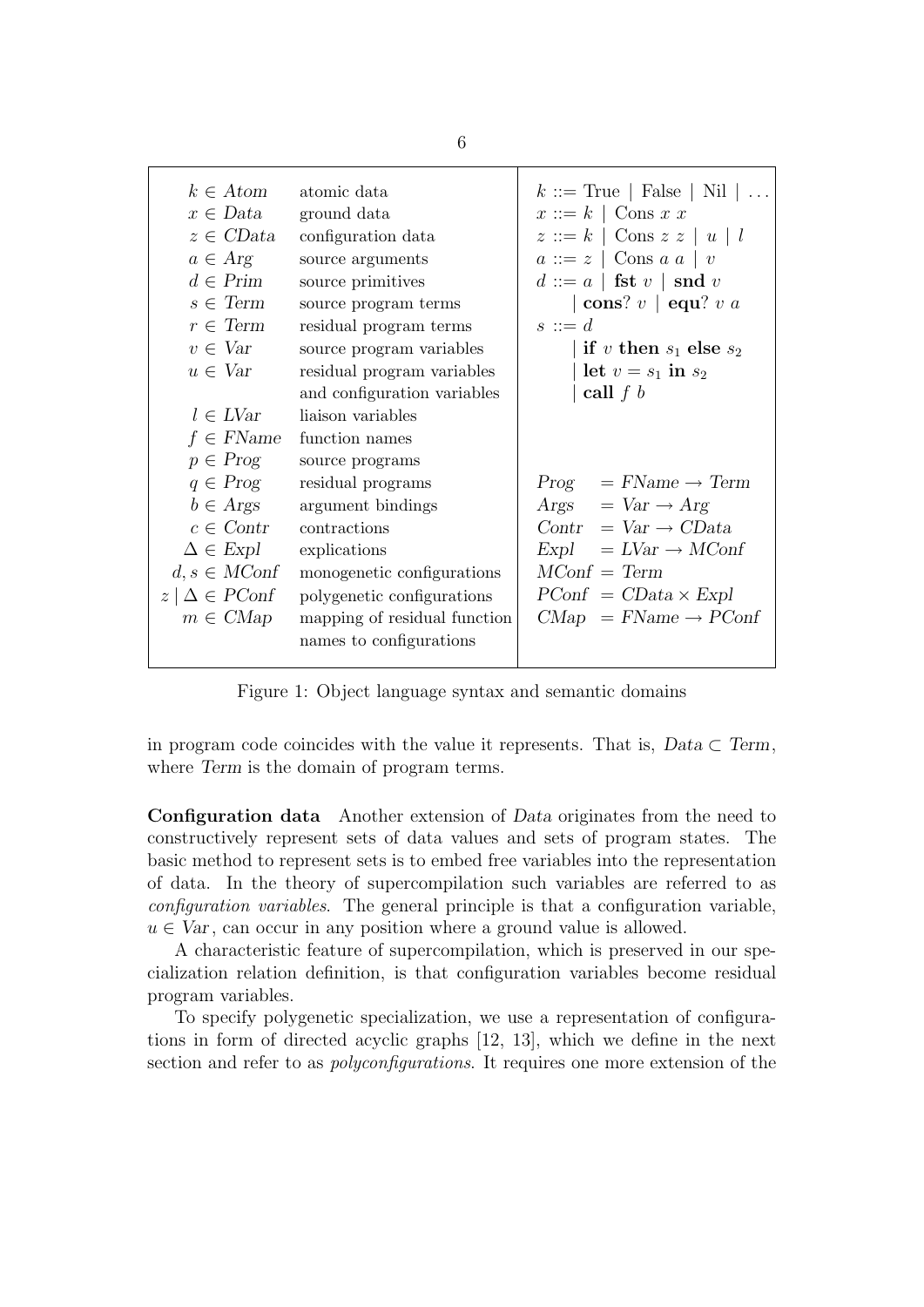$$
\begin{array}{rcl}\n\text{rev} & v_1 & = \text{loop } v_1 \parallel & -\text{a program} \\
\text{loop } [] & v_2 & = v_2 \\
\text{loop } (v_4 : v_5) & v_2 & = \text{loop } v_5 \ (v_4 : v_2) \\
\end{array}
$$
\n
$$
p = \{ \text{rev} \mapsto \text{call loop } \{v_1 \mapsto v_1, v_2 \mapsto \text{Nil} \}, \quad -\text{the same} \\
\text{loop } \mapsto \text{let } v_3 = \text{cons? } v_1 \text{ in} \\
\text{if } v_3 \text{ then let } v_4 = \text{fst } v_1 \text{ in} \\
\text{let } v_5 = \text{snd } v_1 \text{ in} \\
\text{call loop } \{v_1 \mapsto v_5, v_2 \mapsto \text{Cons } v_4 \ v_2 \}
$$
\n
$$
\text{else } v_2 \text{}
$$
\n
$$
\} \\
s_0 = \text{call rev } \{v_1 \mapsto \text{Cons } \text{A } (\text{Cons } u_1 \ (\text{Cons } B \ u_2)) \} \ -\text{an initial term} \\
z \mid \Delta = l_0 \mid \{l_0 \mapsto s_0\} \qquad -\text{an initial} \\
\text{configuration}
$$

Figure 2: An example of a program  $p$  in the object language and an initial configuration

data domain by so called *liaison*<sup>1</sup> variables,  $l \in LVar$ , bound variables that link positions in terms to subterms.

The data and configuration data domains, Data and CData, and the Term domain are embedded in each other:  $Data \subset CData \subset Term$ .

**Primitives** Data values are analyzed by primitive predicates  $equ$ ?  $v a$  (are two values equal?) and cons? v (is the value of a variable v a term of the form Cons  $z_1$   $z_2$ ?), which return atoms True or False, and selectors fst v and snd v, which require the value of  $v$  to be a Cons term and return its first and second argument respectively.

To avoid dealing with exceptions, we impose a context restriction on selectors **fst** v and snd v: they can occur only on the positive branch of an **if-term** with the conditional  $\cos^2 v$ .

7

<sup>&</sup>lt;sup>1</sup>The term is due to V. Turchin, who suggested the use of such a representation of configurations in supercompilers in 1970s.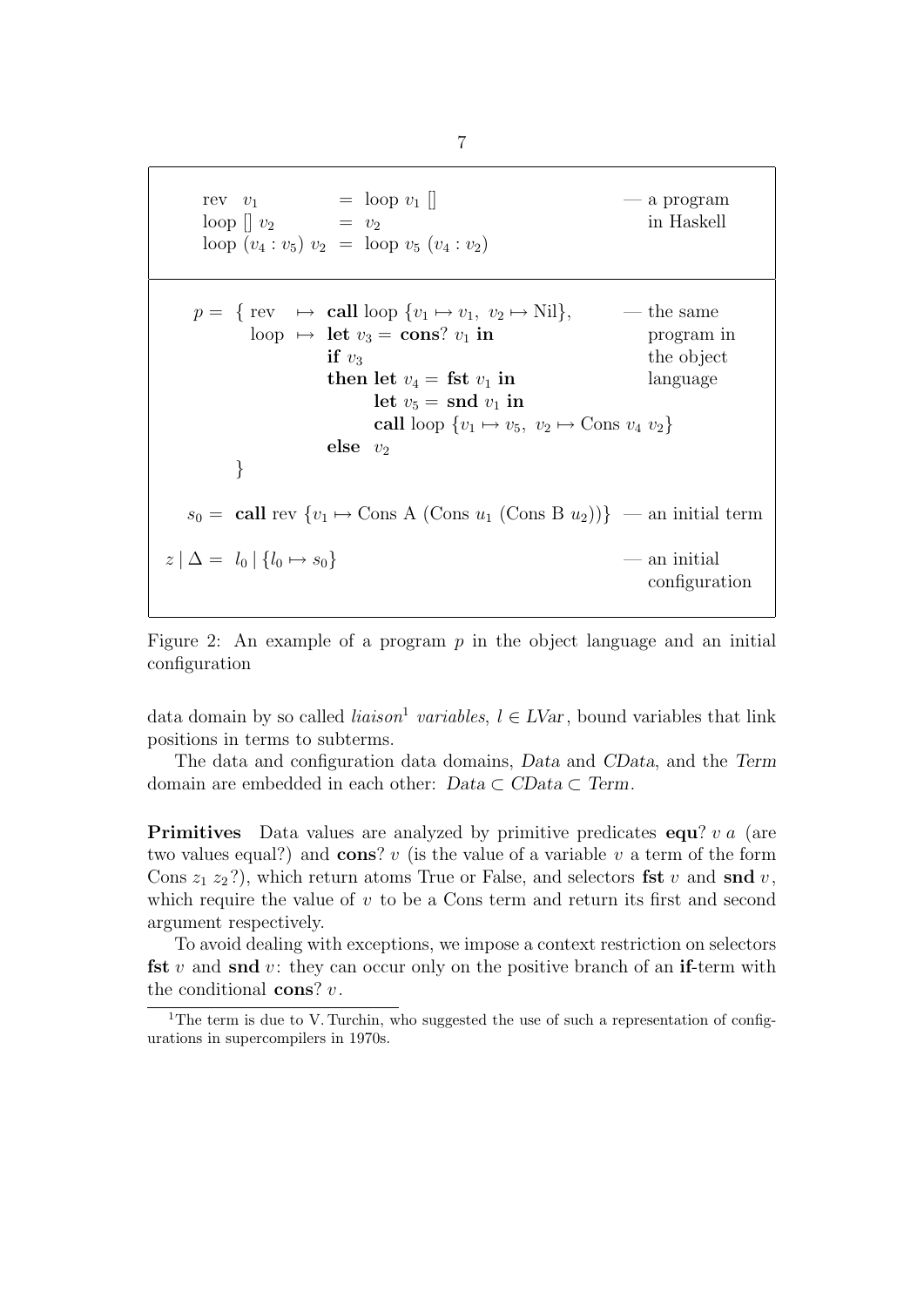Control Control terms if-then-else and let-in are the usual conditional term and let binding respectively. The following restriction is imposed for the simplicity of the specialization definition: the conditional must be a variable  $v$  that is bound to a conditional primitive,  $equ?$  or  $cons?$ , by an enclosing let term.

A function call, which usually looks like  $f(a_1, \ldots, a_n)$ , is written in our language as call  $f \{v_1 \mapsto a_1, \ldots, v_n \mapsto a_n\}$ , where  $v_1, \ldots, v_n$  are the free variable names of the term that the name  $f$  is bound to in the program.

A program is a finite mapping of function names to program terms.

For simplicity, terms are in the so called administrative normal form, that is, the arguments of all terms except the let-in term and the then and else branches of the if term, has trivial form:  $v \in Var$  or  $a \in Arg$ .

#### Notation

- FVars $(t)$  denotes the set of free variables occurring in term t,
- LVars $(t)$  the set of liaison variables in a term or in a configuration.
- Dom $(m)$  and Rng $(m)$  denote the domain and range of mapping m respectively.

#### 2.2 Configuration

While an interpreter runs a program on a ground data, a specializer runs a source program on a set of data. A representation of a program state in interpretation and that of a set of states in specialization is referred to as a configuration. We follow the general rule of construction of the notion of the configuration in a supercompiler from that of the program state in an interpreter that reads as follows: add configuration variables to the data domain, and allow the variables to occur anywhere where an ordinary ground value can occur. A configuration represents the set that is obtained by replacing all configuration variables with all possible values.

There are two kinds of configurations, which we refer to as *monoconfigura*tions and polyconfigurations. In our previous work [8] monoconfigurations were actual configurations. In this work monoconfigurations are used as configurations in the rules for primitives, and polyconfigurations are configurations in the rules for control terms. Polyconfigurations comprise monoconfigurations.

Syntactically, a *monoconfiguration* is a source program term, in which program variables are replaced with their values.<sup>2</sup>

<sup>&</sup>lt;sup>2</sup>An alternative is to keep program terms untouched and to represent the monoconfiguration as a pair consisting of a program term and an environment that binds program variables to their values. Although this representation is more common in implementations of interpreters and specializers, we prefer to substitute the environment into the term for conciseness of inference rules.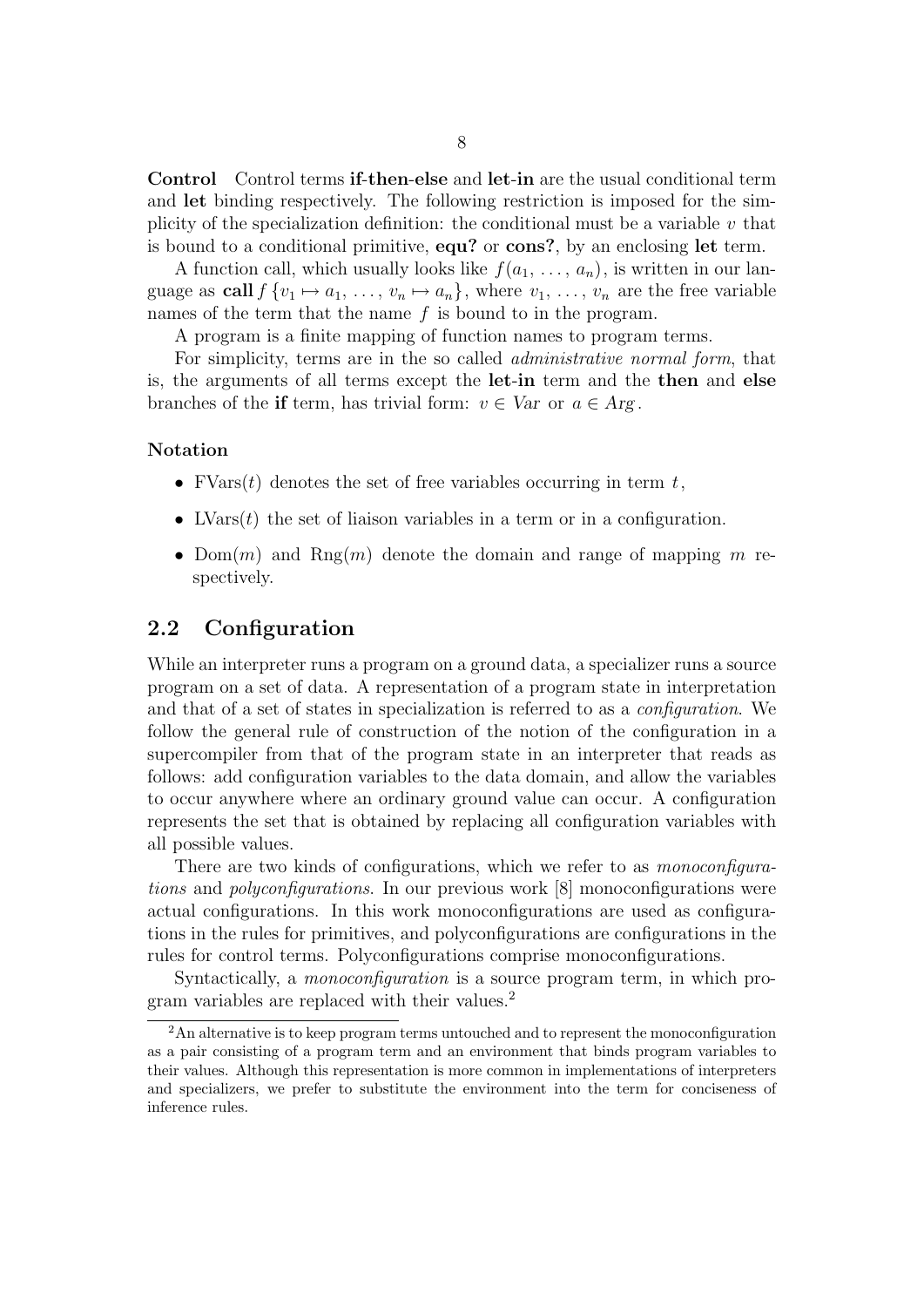A polyconfigurations is a representation of a program state as directed acyclic graphs (as in  $[12, 13]$ ). A polyconfiguration can be thought of as an entity obtained from a monoconfiguration in these steps:

- 1) decompose a monoconfiguration into a topmost term and some subterms,
- 2) bind the subterms to fresh liaison variables;
- 3) put the liaison variables into the topmost term instead of respective subterms;
- 4) analogously decompose some subterms.

A polyconfiguration is denoted by  $z | \Delta$ , where z is the topmost subterm, and  $\Delta$  the binding of liaison variables to terms (monoconfigurations), referred to as an *explication*.<sup>3</sup> Topmost terms are restricted to  $z \in CData$ , that is, primitives and control terms must be picked out (explicated) and put into the binding. As an example, see the initial configuration in Fig. 2:

$$
z \mid \Delta = l_0 \mid \{l_0 \mapsto \text{call rev } \{v_1 \mapsto \text{Cons } A \}.
$$

While initial configurations are usually trees, during specialization polyconfigurations form directed acyclic graphs in general. In the case of the applicative evaluation order, the polyconfiguration is a call stack. However, the inference rules do not fix the order of evaluation, and we consider the explication as an unordered set of bindings. Each time we write  $\{l \mapsto s\} \Delta$ , we imply  $\Delta_1\{l \mapsto s\} \Delta_2$ for some  $\Delta_1$  and  $\Delta_2$  such that  $\Delta = \Delta_1 \Delta_2$ .

When it is clear from the context what kind of configuration is meant, we say just a configuration. It is a monogenetic configuration when the rules of driving of primitives are considered, and a polygenetic configuration in other cases.

#### 2.3 Substitution

To avoid the ambiguity of traditional postfix notation for substitution  $t\theta$  when it is used in inference rules (either juxtaposition, or application of substitution), we lift up the substitution symbol  $\theta$  and use a kind of power notation  $t^{\theta}$ .

Thus  $t^{\theta}$  denotes the replacement of all occurrences of variables  $v \in \text{Dom}(\theta)$ in t with their values from a binding  $\theta$ . Notation  $t^{\eta\theta}$  means sequential application of substitutions  $\eta$  and  $\theta$  to t in that order. When the argument of a substitution is unclear, it is over-lined, e.g., a  $\overline{b} \overline{c}^{\theta}$ d.

The bindings listed in Fig. 1 are used as substitutions as follows:

•  $f<sup>p</sup>$  gets the term bound to a function name f in a program p;

<sup>3</sup>The term is due to V. Turchin.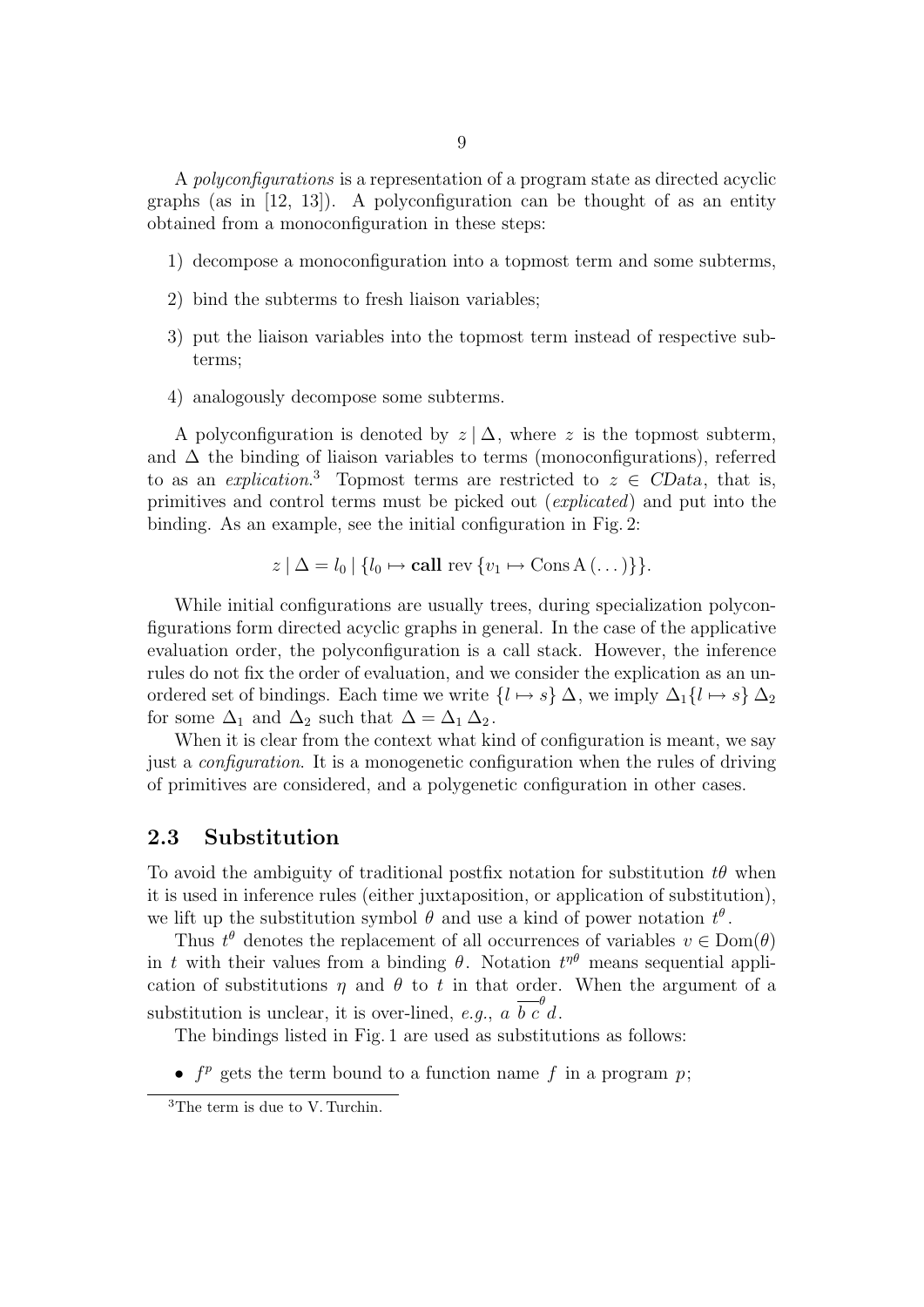$\overline{\phantom{a}}$  : FName  $\times$  Prog  $\rightarrow$  Term  $f^{\{..., f \mapsto s, ...\}} = s$  $\bot$ : Term  $\times$  (Contr  $\cup$  Args  $\cup$  Expl)  $\rightarrow$  Term  $z^{\theta}$  $z \neq z$  if  $z \in Atom \cup Var \cup LVar$  and  $z \notin Dom(\theta)$  $v^{\{..., v \mapsto z,...\}}$  = z  $\overline{\text{Cons }a_1 a_2}^{\theta}$  $=$  Cons  $a_1^{\theta}$   $a_2^{\theta}$  $\overline{\mathbf{fst}\ v}^{\theta}$  $=$  fst  $v^{\theta}$  $\overline{\text{snd}\ v}^\theta$  $=$  snd  $v^{\theta}$  $\overline{\text{cons? } v}^{\theta}$  $=$  cons?  $v^{\theta}$  $\overline{\mathbf{equ?}\ v\ a}^{\theta}$  $=$  equ?  $v^{\theta}$   $a^{\theta}$  $\overline{\textbf{if}~v~\textbf{then}~s_1~\textbf{else}~s_2}^{\theta}} = \textbf{if}~v^{\theta}~\textbf{then}~s_1^{\theta}~\textbf{else}~s_2^{\theta}$  $\overline{\text{let } v = s_1 \text{ in } s_2}^{\theta}$  = let  $v = s_1^{\theta} \text{ in } s_2^{\theta}$  $\overline{\text{call } f b}^{\theta}$  $=$  call f  $b^{\theta}$  $\overline{\phantom{a}}$  : Args  $\times$  (Contr  $\cup$  Args  $\cup$  Expl)  $\rightarrow$  Args  $\{v_1 \mapsto a_1, \ldots, v_n \mapsto a_n\}^\theta = \{v_1 \mapsto a_1^\theta, \ldots, v_n \mapsto a_n^\theta\}$  $-$  : Expl  $\times$  (Contr  $\cup$  Expl)  $\rightarrow$  Expl  $\{l_1 \mapsto s_1, \ldots, l_n \mapsto s_n\}^\theta = \{l_1 \mapsto s_1^\theta, \ldots, l_n \mapsto s_n^\theta\}$  $\overline{\phantom{a}}$ : PConf  $\times$  (Contr  $\cup$  Expl)  $\rightarrow$  PConf  $\overline{z \mid \Delta}^{\theta} = z^{\theta} \mid \Delta^{\theta}$ 

Figure 3: The definition of substitution  $t^{\theta}$  for those domains which it is applied to in the specialization relation definition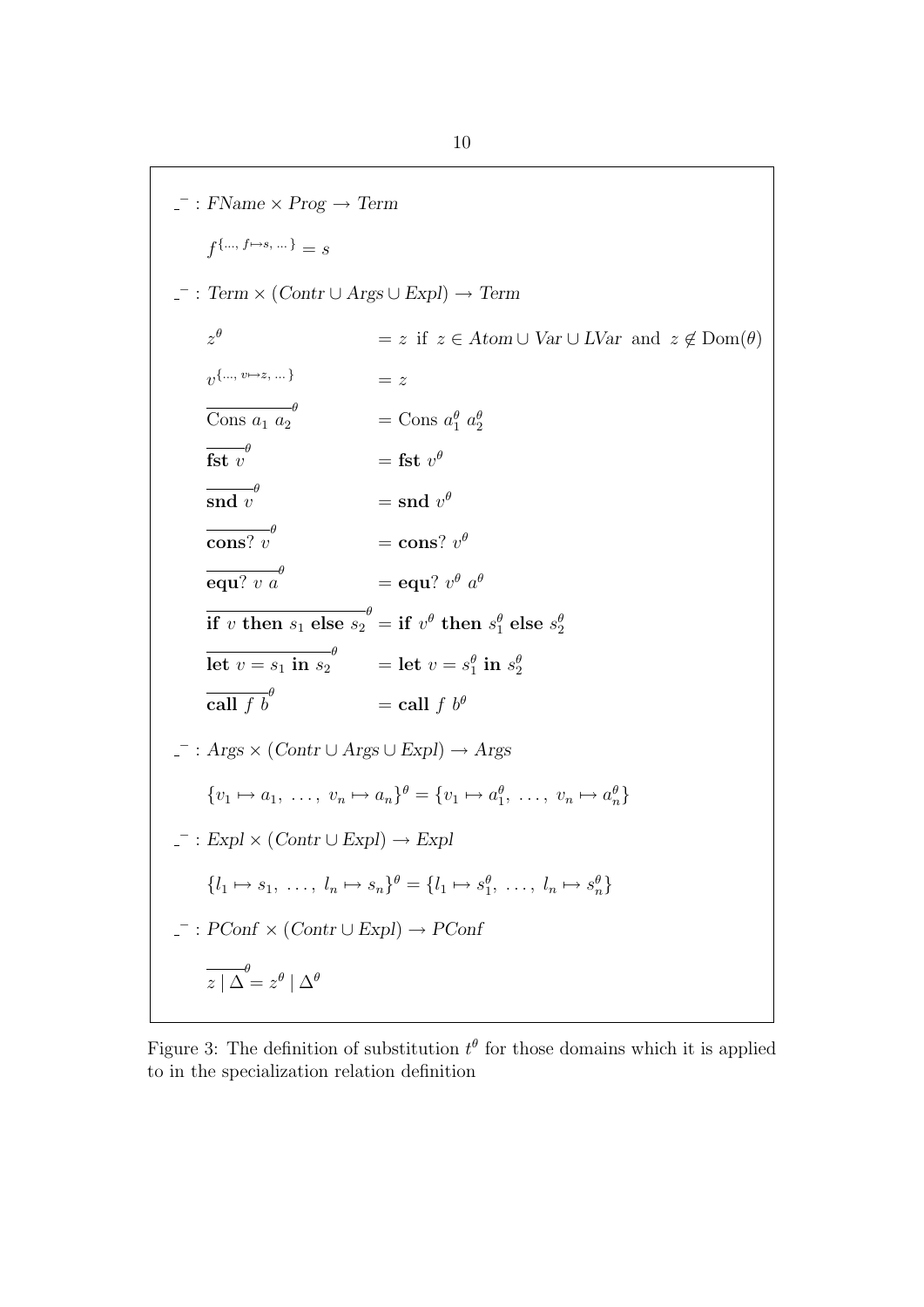- $s^b = f^{pb}$  builds a monoconfiguration from a program term  $s = f^b$  and the argument binding  $b$  of a monoconfiguration call  $f b$ ;
- $\overline{z}$   $\overline{z}$   $\overline{\Delta}^{\{l\mapsto z'\}}$  substitutes a value  $z'$ , which is the result of evaluation of some monoconfiguration d taken from a binding  $\{l \mapsto z'\}$ , instead of the liaison variable l in a polyconfiguration  $z | \Delta$ ;
- $s^c$  and  $\overline{z \mid \Delta}^c$  contracts a monoconfiguration s and a polyconfiguration  $z | \Delta$  respectively by replacing a configuration variable u with the configuration value z' bound to u by a contraction  $c = \{u \mapsto z'\}.$

See Fig. 3 for the formal definition of the substitution operation.

### 2.4 Contraction

After evaluation of a conditional, the current configuration divides into two subconfigurations, the initial configurations of the positive and negative branches. In our definition the subconfigurations represent the subsets precisely, that is, they are disjoint.

There are two Boolean primitives, equ? v a and cons? v, in the object language. After substitution of configuration values into the arguments of the primitives, they ultimately reduce (by rules in Fig. 7) to the following checks on configuration variables that produce branching in residual code:  $\text{equ? } u k$ , equ?  $u u'$ , and cons? u, where k is an atom, u and u' configuration variables.

For each of the primitives, the set of the values of a configuration variable u that go to the positive branch can be represented by a substitution  $\{u \mapsto k\},\$  $\{u \mapsto u'\}$ , or  $\{u \mapsto \text{Cons } u_1 u_2\}$ , where  $k \in Atom$ ,  $u_1$  and  $u_2$  are new configuration variables. Such a substitution is referred to as a contraction. Being applied to a configuration, it produces a configuration representing a subset of the original one.

For uniformity's sake, the opposite case of "negative" information—the set of the values that go to the negative branch—is represented by a substitution as well. To achieve this, we assume the representation of a configuration variable contains a *negative set*: a set of "negative entities" the variable must be *unequal* to. The negative entities are atoms, configuration variables, and the word Cons, which represents inequality to all terms of the form Cons  $z_1 z_2$ .

We denote the operation to add an entity  $n$  to the negative set of a configuration variable u by  $u^{-n}$ . Thus the following substitutions are *negative* contractions:  $\{u \mapsto u^{-k}\}, \{u \mapsto u^{-u'}\}, \text{and } \{u \mapsto u^{-\text{Cons}}\}.$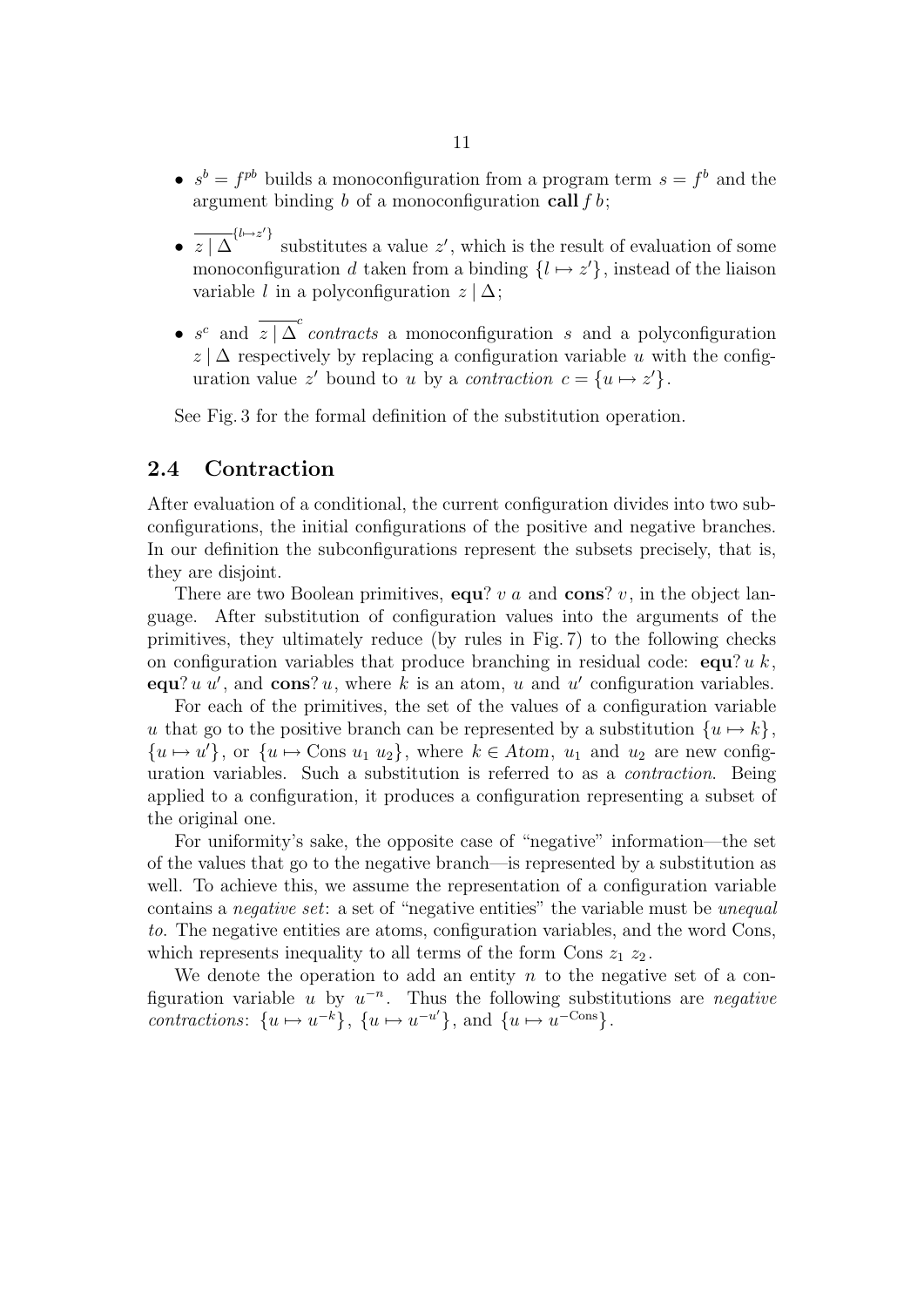| $d \rightsquigarrow z$                  | Interpretation and transient driving of a primitive<br>$d$ produces a value $z$ .                                                                                                                                                                                                                                                                                                                                                                                                                                           |
|-----------------------------------------|-----------------------------------------------------------------------------------------------------------------------------------------------------------------------------------------------------------------------------------------------------------------------------------------------------------------------------------------------------------------------------------------------------------------------------------------------------------------------------------------------------------------------------|
| $d \prec \mathcal{T}(c_1, c_2)$         | <b>Driving with branching:</b> Driving of a primitive $d$<br>produces a branching represented by a residual condi-<br>tional term $\mathcal{T}(\cdot, \cdot)$ with two free positions for positive<br>and negative branches. In the right-hand side $\mathcal{T}(c_1, c_2)$<br>these positions are occupied by contractions $c_1$ and $c_2$ .<br>The contractions being substituted to the configuration<br>before the branching produce the initial configurations<br>for the positive and negative branches respectively. |
| $p : s \Rightarrow q : r$               | <b>Specialization:</b> A residual program $q$ with an initial<br>term $r$ is a specialization of a source program $p$ with an<br>initial term s. Initial polyconfiguration is $l   \{l \mapsto s\}.$                                                                                                                                                                                                                                                                                                                        |
| $p:z\mid\Delta \leadsto m:r$            | <b>Specialization to a term:</b> A residual term $r$ is a spe-<br>cialization of a source program $p$ with an initial polycon-<br>figuration $z   \Delta$ with respect to a mapping m of residual<br>function names to polyconfigurations.                                                                                                                                                                                                                                                                                  |
| $p:z\mid\Delta \leadsto \emptyset:z$    | Interpretation as a subset of specialization: In the<br>case where the residual program is empty, and hence<br>$m = \emptyset$ , and the residual term z is a configuration value,<br>$z \in CData$ , the previous judgment means interpretation<br>or transient driving.                                                                                                                                                                                                                                                   |
| $p: s \rightarrow z$                    | Interpretation as a subset of specialization: This<br>is a shortcut notation for the particular case of the above<br>judgment of the form $p: l \mid \{l \mapsto s\} \leadsto \emptyset : z$ .                                                                                                                                                                                                                                                                                                                              |
| $p : s \stackrel{\circ}{\rightarrow} z$ | Interpretation (semantics): The judgement is equiv-<br>alent to $p: s \to z$ with the requirement that it be de-<br>duced using only the interpretation and transient driv-<br>ing rules marked with °. This is proper interpreta-<br>tion when $FVars(s) = \emptyset$ and hence z is a ground value,<br>$z \in Data$ .                                                                                                                                                                                                     |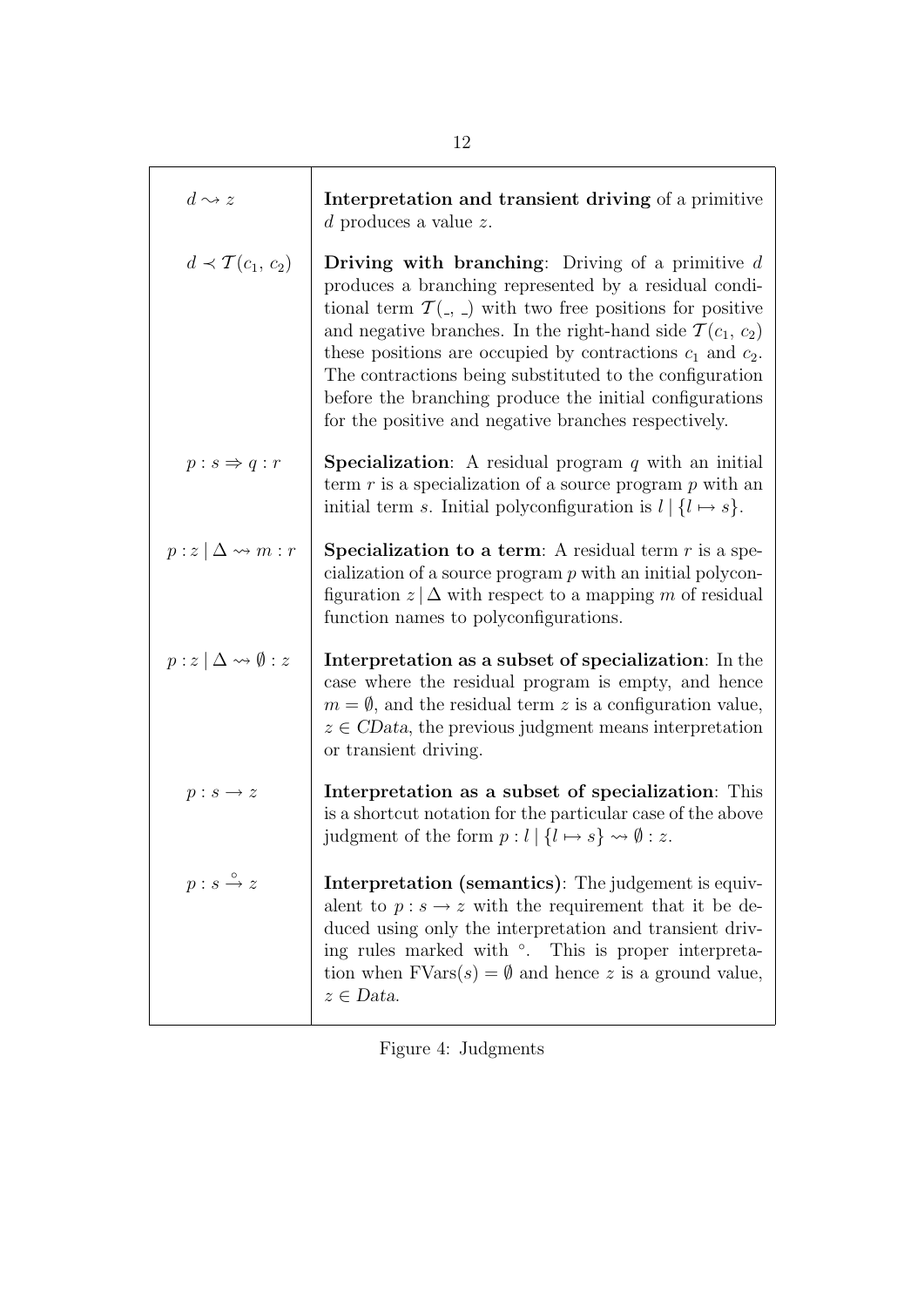TR-DRV 
$$
\frac{p: l | \{l \mapsto s\} \rightsquigarrow \emptyset : z}{p: s \rightarrow z}
$$
  $z \in CData$   
INT 
$$
\frac{p: s \rightarrow z}{p: s \stackrel{\circ}{\rightarrow} z}
$$
 if inferred with  $\circ$ -rules only  $z \in CData$ 

Figure 5: Transient driving and semantics as a subset of specialization

### 3 Interpretation as a subset of specialization

A specialization relation is an extension of the semantics of a language, that is, its interpretation relation, which is usually a function (for deterministic languages). We could give the language semantics, develop separately the specialization relation, and then prove the statement that the specialization relation includes the semantics.

However, to save space and mental effort we follow another line. We define the specialization relation by inference rules in such a way that a subset of the rules defines the semantics (interpretation). The interpretation rules have labels marked with  $\degree$ . The rules with unmarked labels extend interpretation to specialization.

The interpretation and specialization judgments are listed and commented in Fig. 4.

The specialization judgments  $p : s \Rightarrow q : r$  and  $p : z \upharpoonright \Delta \leadsto m : r$  contain a residual program q and an auxiliary mapping  $m$  (explained in Section 5.1 below), which has the same domain,  $Dom(q) = Dom(m) \subset FName$ , the set of residual function names. When there are no residual functions, that is,  $p = q = \emptyset$ , the residual code is merely a tree represented by the term r that cannot contain call terms. The particular case where the residual term  $r$  is a value virtually defines the semantics of the language. It can be proven that judgments of this form are deducible by the interpretation rules.

We define a shortcut notation  $p : s \to z$  for this case by rule TR-DRV, and denote by a circle over the arrow the fact that it is inferred by the interpretation rules only:  $p : s \stackrel{\circ}{\rightarrow} z$  (see rule INT in Fig. 5).

The interpretation rules also define *transient driving*, which is the basic case of driving where the configuration and liaison variables do not prevent a specializer from unambiguously performing a step. The case of proper interpretation can be distinguished from the case of transient driving by the restriction that the initial configuration does not contain configuration variables,  $FVars(s) = \emptyset$ .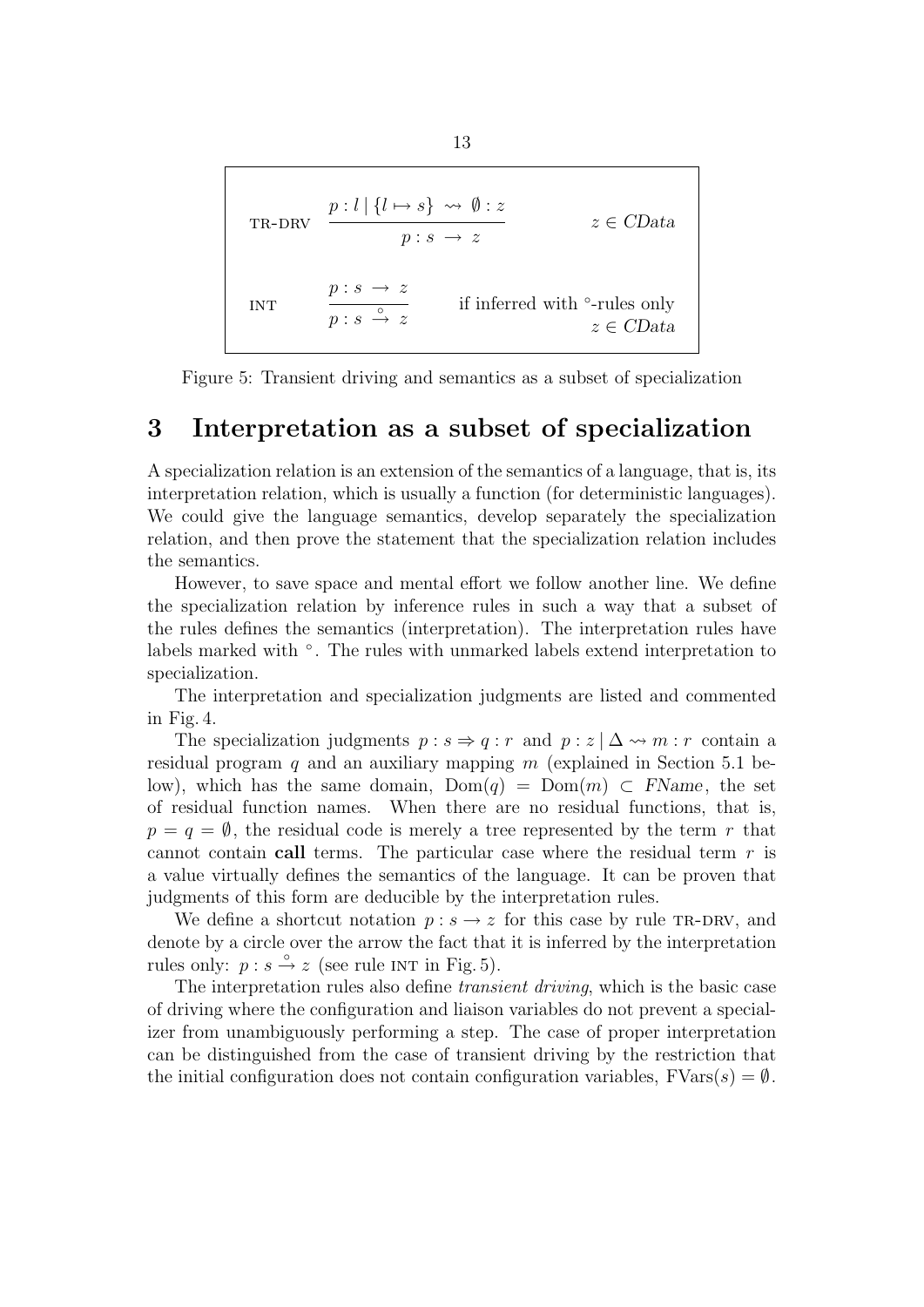**Definition 1 (Interpretation, semantics)** A source program p with an initial term s (in which arguments have been substituted) without configuration variables,  $FVars(s) = \emptyset$ , evaluates to a term  $x \in Data$  if the following judgment is deducible:

 $p : s \stackrel{\circ}{\rightarrow} x$ 

## 4 Interpretation and specialization of primitives

#### 4.1 Interpretation and transient driving of primitives

A judgment of the form  $d \rightarrow z$  means interpretation or transient driving of a primitive monoconfiguration  $d$  (*i.e.*, a source program primitive term, in which program variables have been replaced with their values) produces a value  $z$ .

In the rules we distinguish between the case where configuration values can occur and the case where only ground values occur by the names of free variables:  $k \in Atom \subset Data$ ,  $x \in Data$ ,  $z \in CData$ , that is, k and x range over ground values and  $z$  ranges over configuration values that may contain configuration and liaison variables. Note that only rules  $I\text{-}\mathrm{CONS-F}^\circ$  and  $I\text{-}\mathrm{EQ-F}^\circ$ , which defines inequality, require values to be ground.

The last two rules in Fig.  $6$ , D-EQ-CK and D-EQ-CC, and the rules in Fig. 7 that infer judgments of the form  $d \sim z$  define the cases of transient driving that are not covered by the interpretation rules. The latter rules mean:

- D-CONS-F and D-EQ-UCF returning False in case where a configuration variable u contains in its negative set the symbol Cons and hence is unequal to any Cons term;
- D-EQ-COM commutativity of equ?;
- D-EQ-UKF returning False in case where a configuration variable  $u$ contains in its negative set the atom  $k$  it is compared to;
- D-EQ-UUF returning False in case where a configuration variable  $u_1$ contains in its negative set the configuration variable  $u_2$  it is compared to.

#### 4.2 Driving with branching

A judgment of the form  $d \prec \mathcal{T}(c_1, c_2)$  means  $driving^4$  of a primitive monoconfiguration d produces a branching in residual code represented by a conditional

<sup>&</sup>lt;sup>4</sup>What is usually called driving is the process of unfolding an *infinite process tree* [17, 3, 1]. This sense could be captured by the °-rules together with rule PS-BRANCH if we consider *infinite* residual terms  $r$ . However, it would be another theory.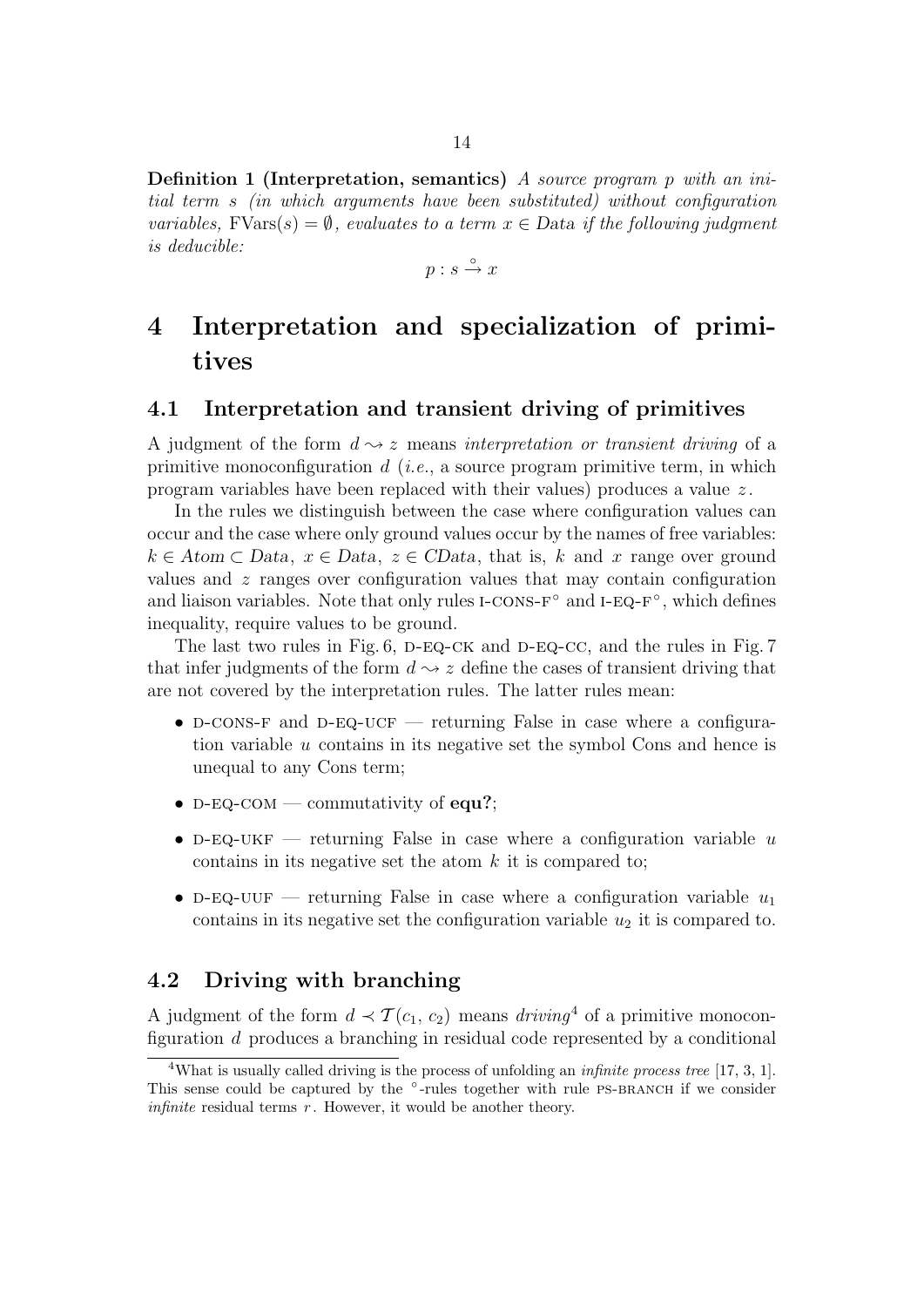| I-VALUE <sup>o</sup> $z \rightsquigarrow z$ |                                                                                                                                      | $z \in CData$                         |  |
|---------------------------------------------|--------------------------------------------------------------------------------------------------------------------------------------|---------------------------------------|--|
|                                             | I-FST <sup>o</sup> fst (Cons $z_1$ $z_2$ ) $\rightsquigarrow$ $z_1$                                                                  |                                       |  |
|                                             | I-SND <sup>o</sup> snd (Cons $z_1 z_2$ ) $\rightsquigarrow z_2$                                                                      |                                       |  |
|                                             | I-CONS-T <sup>o</sup> cons? (Cons $z_1 z_2$ ) $\rightsquigarrow$ True                                                                |                                       |  |
|                                             | I-CONS-F° cons? $k \rightsquigarrow$ False                                                                                           | $k \in Atom$                          |  |
|                                             | I-EQ-T <sup>o</sup> equ? $z \sim \text{True}$                                                                                        |                                       |  |
|                                             | I-EQ-F <sup>°</sup> equ? $x_1 x_2 \sim$ False                                                                                        | $x_1 \neq x_2$<br>$x_1, x_2 \in Data$ |  |
|                                             | D-EQ-CK equ? (Cons $z_1$ $z_2$ ) $k \sim$ False                                                                                      | $k \in Atom$                          |  |
| $D-EQ-CC$                                   | equ? $z_{1i}$ $z_{2i}$ $\rightsquigarrow$ False<br>equ? (Cons $z_{11}$ $z_{12}$ ) (Cons $z_{21}$ $z_{22}$ ) $\rightsquigarrow$ False | $i \in \{1, 2\}$                      |  |

Figure 6: Interpretation and transient driving of primitives

term  $\mathcal{T}(\cdot, \cdot)$  with two free positions for positive and negative branches and two contractions  $c_1$  and  $c_2$ . The contractions  $c_1$  and  $c_2$ , being applied as substitutions to the configuration  $d$ , divide it into two subconfigurations, which are initial configurations for positive and negative branches respectively.

For the sake of notation brevity, the contractions  $c_1$  and  $c_2$  occupy in  $\mathcal{T}(\_ \, )$ the positions where the residual terms for the positive and negative branches will occur in the final residual code.

Figure 7 contains the rules that infer branching in residual code for the source primitives cons? and equ?. The branching happens when a configuration variable u (or two variables  $u_1$  and  $u_2$  in the case of the **equ?** term) prohibits from performing an evaluation step. Notice the branching rules perform no evaluation step of the source program, but just produce a residual if term and contractions. The evaluation step is performed by transient driving rules for the same primitive after contractions  $c_1$  and  $c_2$  has been substituted into the current configuration by rule PS-BRANCH, which produces initial configurations for branches, and transient driving of the primitive has been "invoked" by rule PS-PRIM<sup>°</sup> in Fig. 9.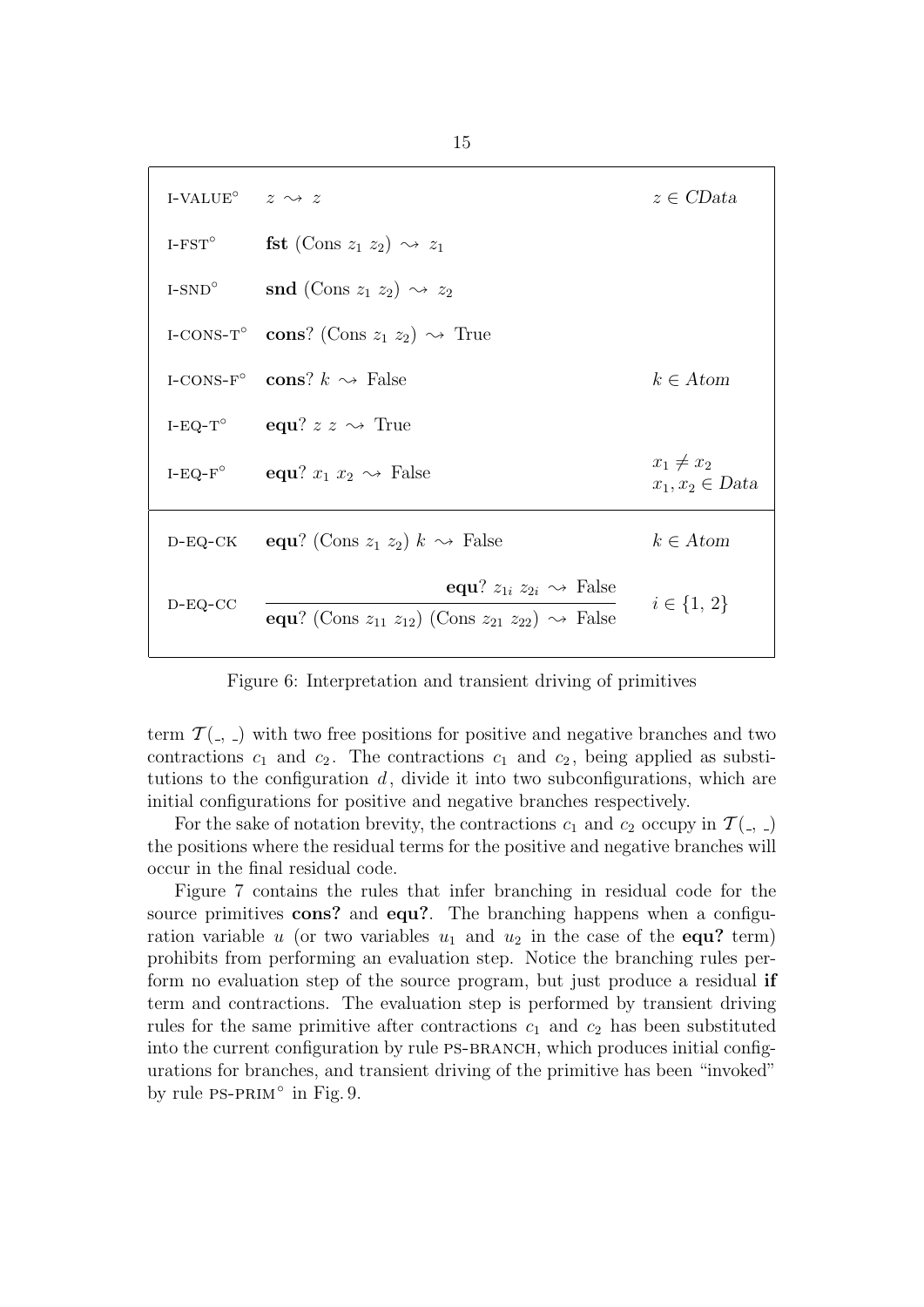D-CONS-F cons? 
$$
u \leftrightarrow
$$
 False  
\nD-CONS cons?  $u \leftrightarrow$  False  
\nif  $u_0$   
\nthen let  $u_1 =$ fst  $u$  in  
\nlet  $u_2 =$ snd  $u$  in  
\n $\{u \mapsto$  Cons  $u_1 u_2\}$   
\nelse  $\{u \mapsto u^{-\text{Cons}}\}$   
\nD-EQ-COM  
\nequ?  $u \leftrightarrow \tau$   
\n $u = u^{-k}$   
\n $u \leftrightarrow u$   
\n $u \in \text{Var}$   
\nD-EQ-UCK  
\nequ?  $u \leftrightarrow \tau$   
\n $u = u^{-k}$   
\n $u \in \text{Var}$   
\n $u \in \text{Var}$   
\n $u = u^{-k}$   
\n $u \in \text{Var}$   
\n $u = u^{-k}$   
\n $u \in \text{Var}$   
\n $u \in \text{Var}$   
\n $u = u^{-k}$   
\n $u \in \text{Var}$   
\n $u \in \text{Var}$   
\n $u \in \text{Var}$   
\n $u \in \text{Var}$   
\n $u \in \text{Var}$   
\n $u \in \text{Var}$   
\n $u \in \text{Var}$   
\n $u \in \text{Var}$   
\n $u \in \text{Var}$   
\n $u \in \text{Var}$   
\n $u \in \text{Var}$   
\n $u \in \text{Var}$   
\n $u \in \text{Var}$   
\n $u \in \text{Var}$   
\n $u \in \text{Var}$   
\n $u \in \text{Var}$   
\n $u \in \text{Var}$   
\n $u \in \text{Var}$   
\n $u \in \text{Var}$   
\n $u \in \text{Var}$   
\n $u \in \text{Var}$   
\n $u \in \text{Var}$   
\n $u \in \text{Var}$   
\n $u \in \text{Var}$   
\n $u \$ 

Figure 7: Driving of primitives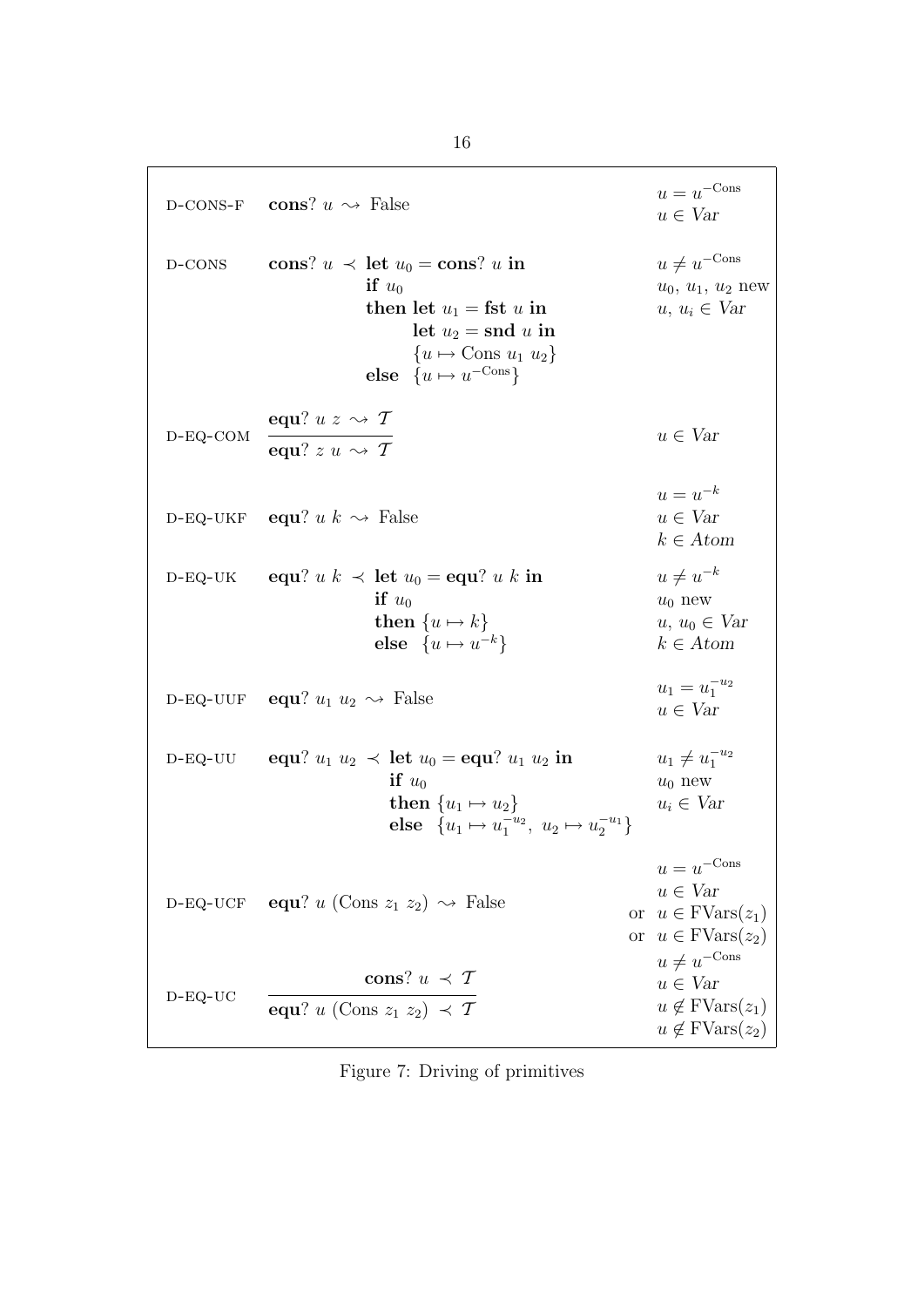The correctness of this derivation is based on the perfectness [3] of contractions  $c_1$  and  $c_2$  and on the fact that after substitution of  $c_i$  into d some transient driving rule for the judgement  $d^{c_i} \rightarrow z$  is applicable.

In each of the three use cases of the term  $\mathcal{T}(\cdot, \cdot)$  in Fig. 7 it meets the following property: the value of  $\mathcal{T}(x_1, x_2)$  is either  $x_1$  for the configuration obtained by contraction  $c_1$ , or  $x_2$  for the configuration obtained by contraction  $c_2$ . The correctness of rule PS-BRANCH relies on this property.

In Fig. 7, the rules of driving of equ? and cons? terms that infer judgments of the form  $d \prec \mathcal{T}(c_1, c_2)$  mean:

- Rule D-cons defines the branching in a residual program that corresponds to a monoconfiguration of the form  $\cos$ ? u. The right-hand side consists of the residual if term that tests the value of the variable  $u$ , assignments of the parts of the u value to fresh variables  $u_1$  and  $u_2$  on the positive branch, and two complementary contractions  $\{u \mapsto \text{Cons } u_1 u_2\}$  and  ${u \mapsto u^{-\text{Cons}}}$  occupying in the term  $\mathcal{T}(\cdot, \cdot)$  the positions of the positive and negative branches respectively.
- Rules D-EQ-UK and D-EQ-UU analogously define the branchings corresponding to monoconfigurations equ? u k and equ?  $u_1$   $u_2$  in case where there is no information in negative sets of configuration variables about the equalities under the respective tests.
- Rule D-EQ-UC reduces the test of equality of a variable u and a Cons term, equ? u (Cons  $z_1 z_2$ ), to the test of whether u is a Cons term or not, cons? u. Recall the judgment  $d \prec \mathcal{T}(c_1, c_2)$  defines no evaluation step, only a branching. So, the rule reads as follows: to advance driving of the configuration equ? u (Cons  $z_1 z_2$ ) residualize the same branching as for cons?  $u$ . After that, the evaluation step will be performed by the driving rules for the equ? term.

## 5 Interpretation and specialization of control terms

A judgment of the form  $p : z | \Delta \leadsto m : r$  inferred by the rules in Fig. 9 asserts that a residual term  $r$  is a specialization of a source program  $p$  with an initial polyconfiguration  $z \mid \Delta$  with respect to a mapping m of residual function names to polyconfigurations.

The mapping m assigns meaning to the residual call terms occurring in  $r$ , which can be explained in terms of the language semantics as follows. For all values of the configuration variables of the configuration  $z | \Delta$  and that of the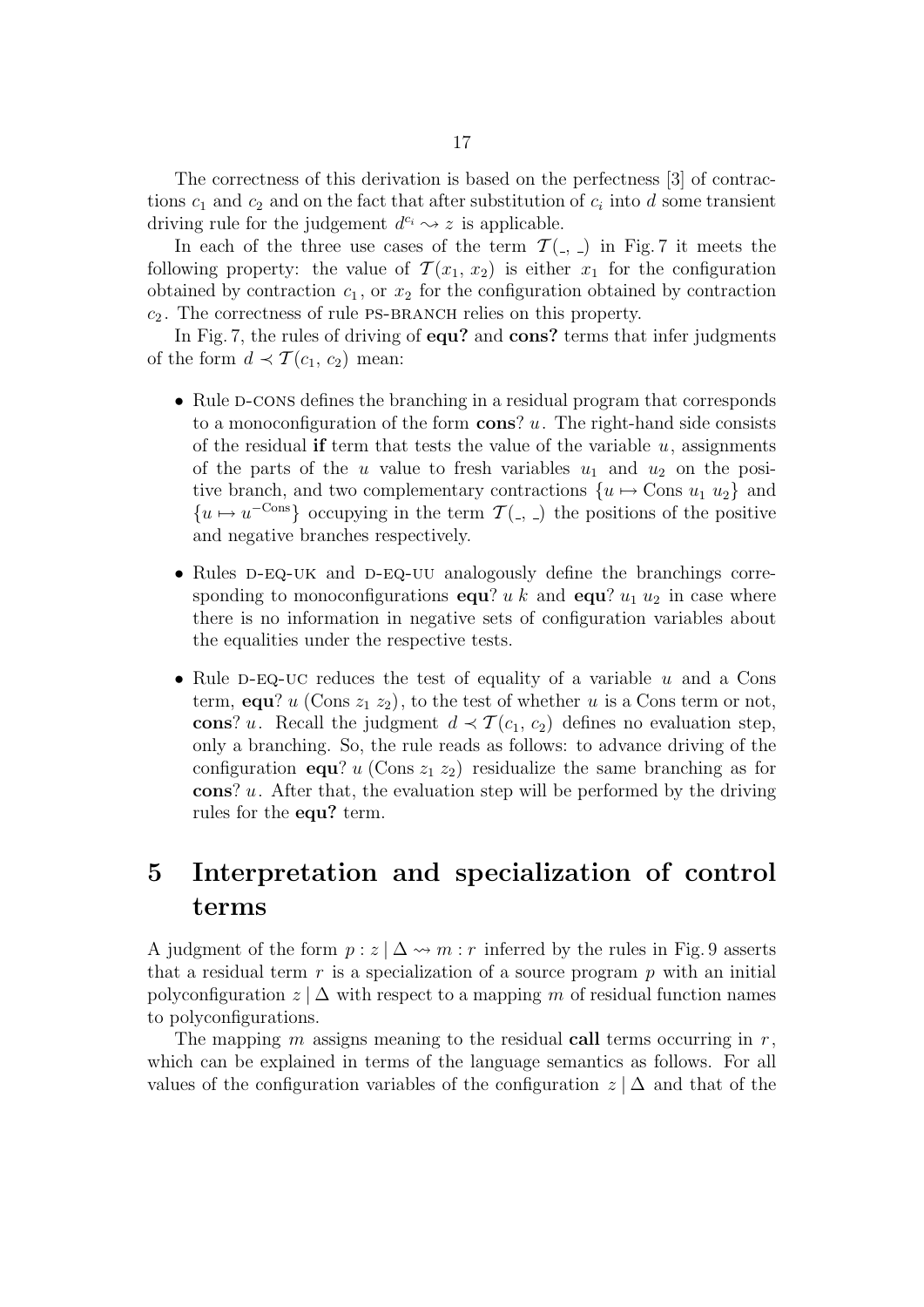residual term r, evaluation of the configuration  $z \mid \Delta$  with the source program p gives the same result as evaluation of the term  $r$  in two steps:

- 1) for each subterm of the form call  $f_i$   $b_i$  occurring in r, evaluate the configuration  $f_i^{mb_i} = \overline{z_i \mid \Delta_i}^{b_i}$  with the source program p. Here the arguments  $b_i$ are substituted into the configuration  $z_i | \Delta_i$  bound to the function name  $f_i$  by the mapping  $m$ ;
- 2) evaluate the term  $r$  using the thus obtained values of the call terms.

## 5.1 Correspondence between residual functions and configurations

Each residual function  $f$  is equivalent to some configuration expressed in terms of the source program. The mapping  $m : Dom(q) \to PConf$  keeps this correspondence. To define correct specialization, the mapping  $m$  must be *consistent* with the source and residual programs  $p$  and  $q$ . This means each residual function body in  $q$  is equivalent to the corresponding configuration in  $m$ , provided the mapping  $m$  is used to assign values to **call** terms as explained above.

**Definition 2 (Consistency)** A mapping  $m : Dom(q) \rightarrow PConf$  of residual function names to configurations is consistent with source and residual programs p and q if for every residual function name  $f \in Dom(q)$  the following judgment is deducible:

$$
p: f^m \leadsto m: f^q
$$

provided the judgment is not inferred immediately from axiom ps-gen.

The equivalence of configurations and residual terms represented by the mapping  $m$  is virtually an inductive hypotheses, the derivation of the judgements in the definition being an induction step. When proving by induction, care must be taken to avoid the vicious circle of premature use of the inductive hypothesis. This is the role of the provision in the definition. Otherwise, the residual program may contain a loop that is absent in the source program, and the residual program may not terminate when the source program terminates.

#### 5.2 Specialization relation

Now we are ready to define the specialization relation, a relation between pairs consisting of a program and an initial term. We denote the pairs by  $p : s$  and  $q : r$  for a source program pair and a residual program pair respectively,  $p, q \in Prog$ ,  $s, r \in CData$ . Note only the terms s and r that have the same configuration variables can relate by the specialization relation,  $FVars(s) = FVars(r)$ .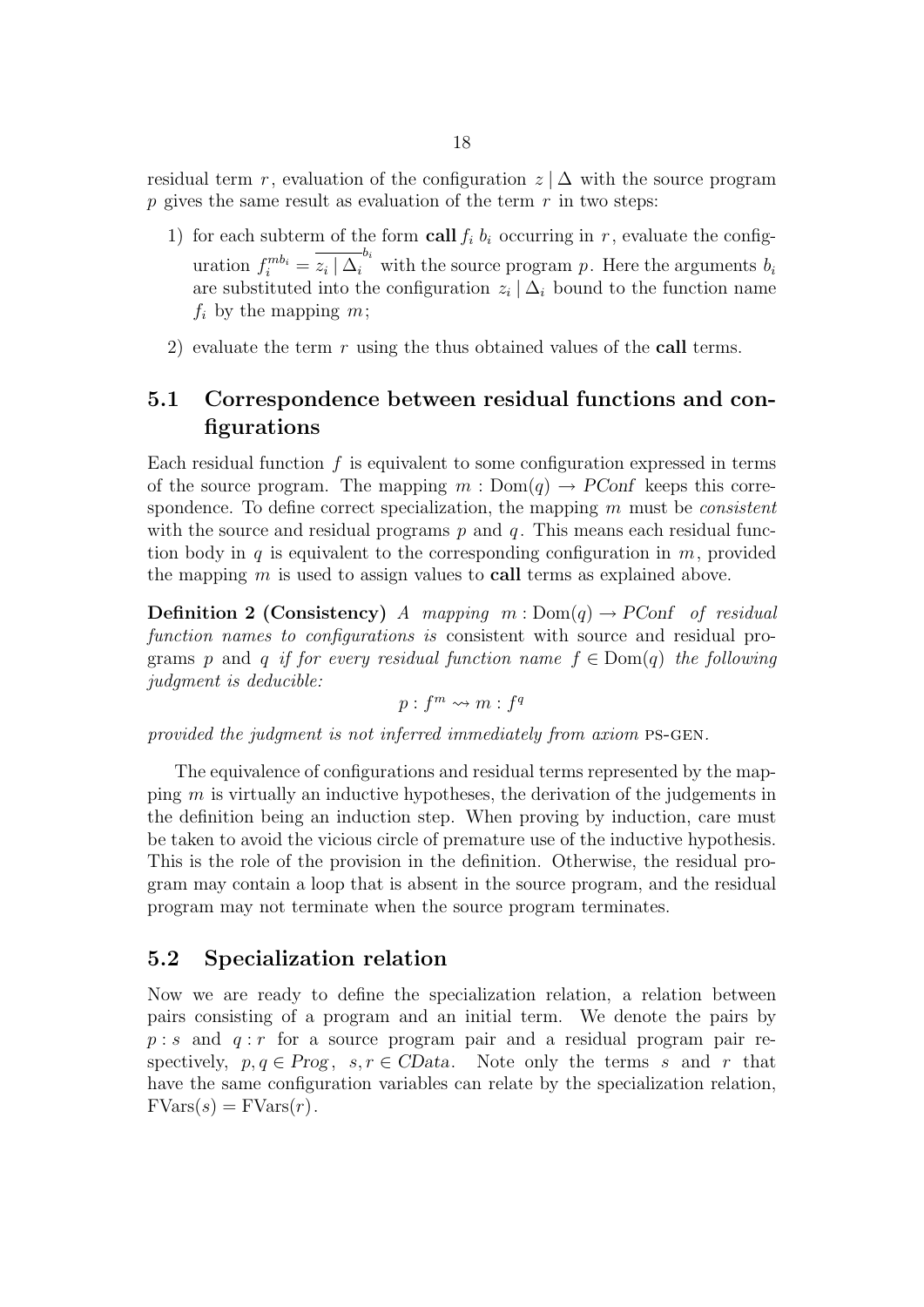$$
\text{SPEC} \quad \frac{p:l \mid \{l \mapsto s\} \rightsquigarrow m:r}{p:s \Rightarrow q:r} \quad \text{if } m \text{ is consistent with } p \text{ and } q
$$

Figure 8: Specialization relation

For the sake of uniformity of input and output, we consider the specialization relation over plain terms rather polygenetic configurations. An initial term s maps to the initial polyconfiguration  $l \mid \{l \mapsto s\}.$ 

**Definition 3 (Specialization)** A pair  $q : r$  of a residual program  $q$  and an initial term  $r$  is a specialization of a pair  $p : s$  of a source program  $p$  and an initial term s if there exist a mapping m of residual function names to configurations, consistent with  $p$  and  $q$ , such that the following judgment is deducible:

$$
p: l \mid \{l \mapsto s\} \rightsquigarrow m: r.
$$

We denote the fact that pairs  $p : s$  and  $q : r$  satisfy the specialization relation by judgment  $p : s \Rightarrow q : r$ . Formally it is defined by rule spec in Fig. 8.

#### 5.3 Rules for control terms

Figure 9 contains the main part of the specialization relation definition.

#### 5.3.1 Interpretation of control terms

Rule PS-BASE<sup></sup> asserts the evident fact that a constructor term  $z \in CData$  is equivalent to itself considered as either a configuration, or a residual term.

Rule PS-PRIM $\degree$  describes the case where a monoconfiguration d taken from a polyconfiguration  $z \mid \{l \mapsto d\} \Delta$  can be evaluated to a value  $z'$ , that is,  $d \sim z'$ .

Rules PS-IF-T<sup>°</sup> and PS-IF-F<sup>°</sup> define the semantics of the if term.

Rule PS-LET $\degree$  defines the let term by decomposing it into two parts and reducing to a configuration where the parts  $s_1$  and  $s_2$  are bound to separate liaison variables  $l'$  and  $l$  respectively.

Rule PS-CALL<sup>°</sup> defines the term call f b by picking up the body  $f<sup>p</sup>$  of a function f from a program p and applying the argument substitution to it.

Other rules specify specialization proper.

#### 5.3.2 Residualization of conditional term

Rule PS-BRANCH uses the result of driving of a Boolean primitive to build a branching in residual code. It was commented above in Section 4.2.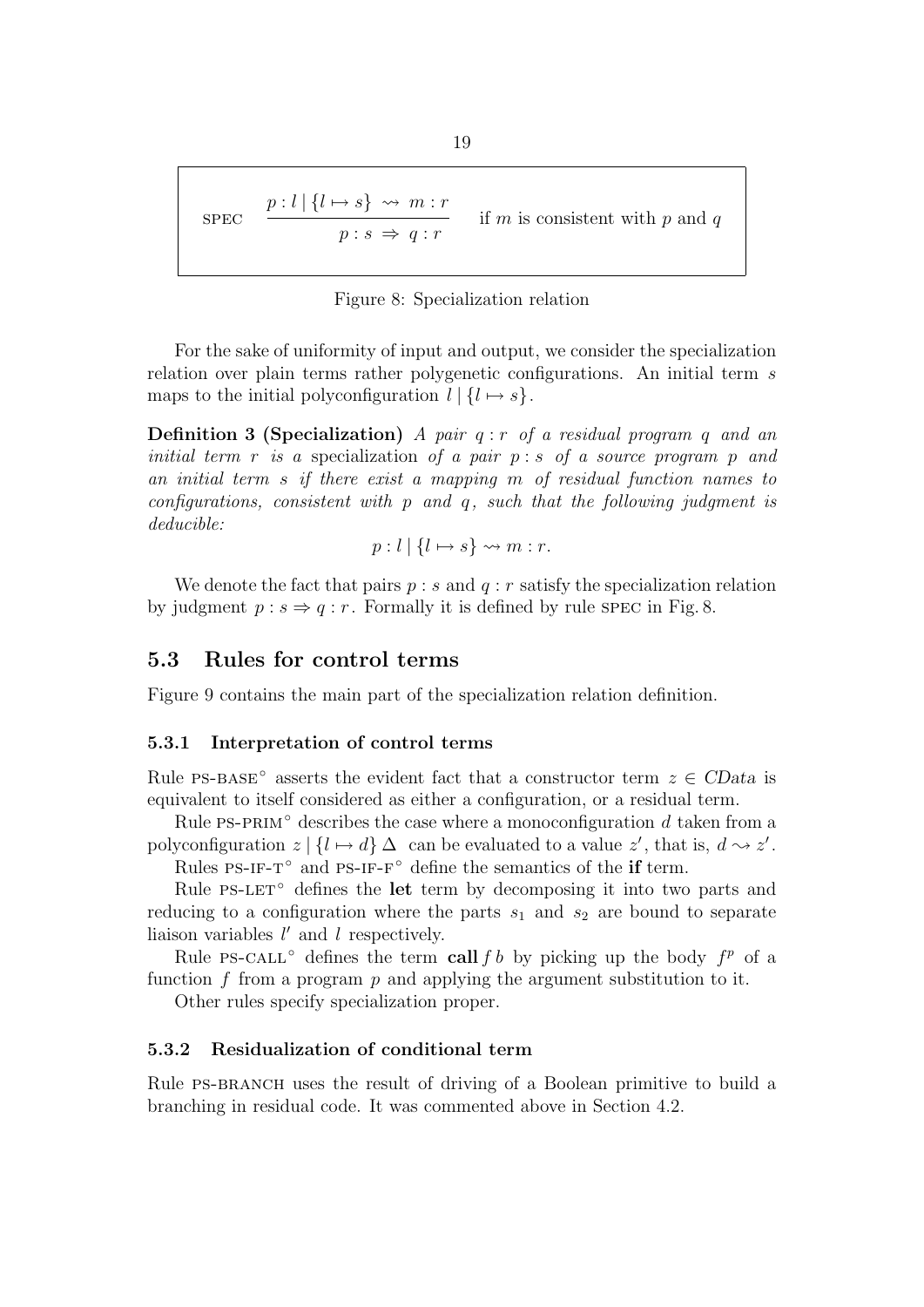$$
PS-BASE^{\circ} \t p : z | \{ \} \leadsto m : z \t z \in CData
$$
\n
$$
p : z | \{ \} \leadsto m : z \t z \in CData
$$
\n
$$
p : z | \{ \} \leadsto m : r \t d \in Prim
$$
\n
$$
p : z | \{ \} \leadsto d \sim m : r \t d \in Prim
$$
\n
$$
p : \frac{d}{z | \{ \} \leadsto d \} \Delta \leadsto m : r_1
$$
\n
$$
p : \frac{d}{z | \{ \} \leadsto d \} \Delta^{\circ} \leadsto m : r_1
$$
\n
$$
p : z | \{ \} \leadsto d \} \Delta^{\circ} \leadsto m : r_2
$$
\n
$$
p : z | \{ \} \leadsto d \} \Delta^{\circ} \leadsto m : r_1
$$
\n
$$
PS-BRANCH \t p : z | \{ \} \leadsto d \} \Delta \leadsto m : T(r_1, r_2) \t d \in Prim
$$
\n
$$
PS-IF-T^{\circ} \t p : z | \{ \} \leadsto i \t f \text{ True then } s_1 \text{ else } s_2 \} \Delta \leadsto m : r
$$
\n
$$
PS-IF-T^{\circ} \t p : z | \{ \} \leadsto i \t f \text{ True then } s_1 \text{ else } s_2 \} \Delta \leadsto m : r
$$
\n
$$
PS-IF-T^{\circ} \t p : z | \{ \} \leadsto i \t f \text{ False then } s_1 \text{ else } s_2 \} \Delta \leadsto m : r
$$
\n
$$
PS-LET^{\circ} \t p : z | \{ \} \leadsto i \t f \text{ False then } s_1 \text{ else } s_2 \} \Delta \leadsto m : r \t l' \text{ new}
$$
\n
$$
PS-LET^{\circ} \t p : z | \{ \} \leadsto i \t f \text{ false then } s_1 \text{ else } s_2 \} \Delta \leadsto m : r \t l' \text{ new}
$$
\n
$$
PS-LET^{\circ} \t p : z | \{ \} \leadsto i \t f \text{ false then } s_1 \text{ else } s_2 \} \Delta \leadsto m : r \t l' \text{ new}
$$
\n
$$
PS-LET^{\circ} \t p : z | \{ \} \leadsto j
$$

Figure 9: Polygenetic specialization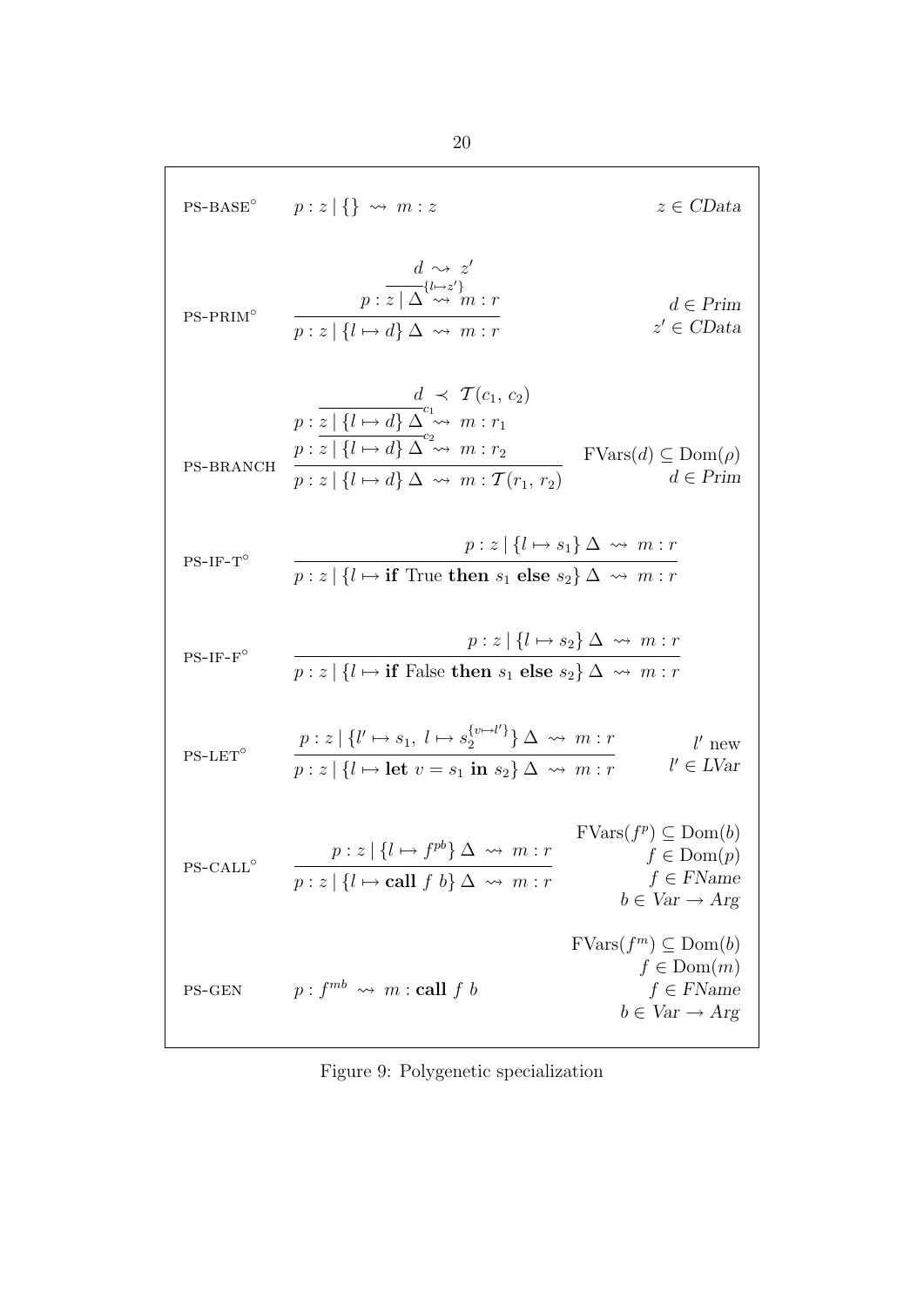ps-split

$$
p: \overline{z \mid \Delta_1^{l \mapsto u}} \qquad V_1 \cap V_2 = \{l\}
$$
\n
$$
p: \overline{z \mid \Delta_1 \leftrightarrow m : r_1} \qquad V_1 \cap V_2 = \{l\}
$$
\n
$$
p: \overline{z \mid \Delta_1 \{l \mapsto s\} \Delta_2 \leftrightarrow m : \text{let } u = r_2 \text{ in } r_1} \qquad u \text{ new}
$$
\n
$$
u \text{ new}
$$
\n
$$
u \in \text{Var}
$$
\n
$$
V_1 = \text{LVars}(z \mid \Delta_1)
$$
\n
$$
V_2 = \text{LVars}(\{l \mapsto s\} \Delta_2)
$$

Figure 10: Splitting a Configuration

Notice the case where a value of a conditional  $\alpha$  is a configuration variable is absent. It is useless due to the syntactic restriction on the term  $\alpha$  (see Section 2.1).

#### 5.3.3 Generalization

The most interesting rule is axiom PS-GEN that defines the notion of generalization of a configuration together with folding into a residual call term. Reading the judgment

$$
p: f^{mb} \leadsto m : \mathbf{call} \, f \, b
$$

from left to right in terms of production of residual code rather than its specification, we say that some configuration  $f^{mb} = z \mid \Delta$  is generalized to configuration  $f^{m} = z' | \Delta'$  with the substitution b such that  $z | \Delta = \overline{z' | \Delta'}$ . The term call f b is residualized, where the function f has such a body  $r = f<sup>q</sup>$  that satisfies the specialization relation

$$
p: z' | \Delta' \leadsto m : r
$$

which is implied by the consistency requirement to the mapping  $m$  of residual function names to configurations.

#### 5.3.4 Splitting a configuration

The definition of polygenetic specialization is incomplete without a rule that allows for composition of configurations if inference rules are read forwards, or splitting a configuration into two ones if inference rules are read backwards. Such rule PS-SPLIT is presented in Fig. 10.

Rules ps-gen and ps-split are the only rules that do not allow for unambiguously constructing the specialization algorithm from the inference rules. They reveal the place in construction of supercompilers where decision-taking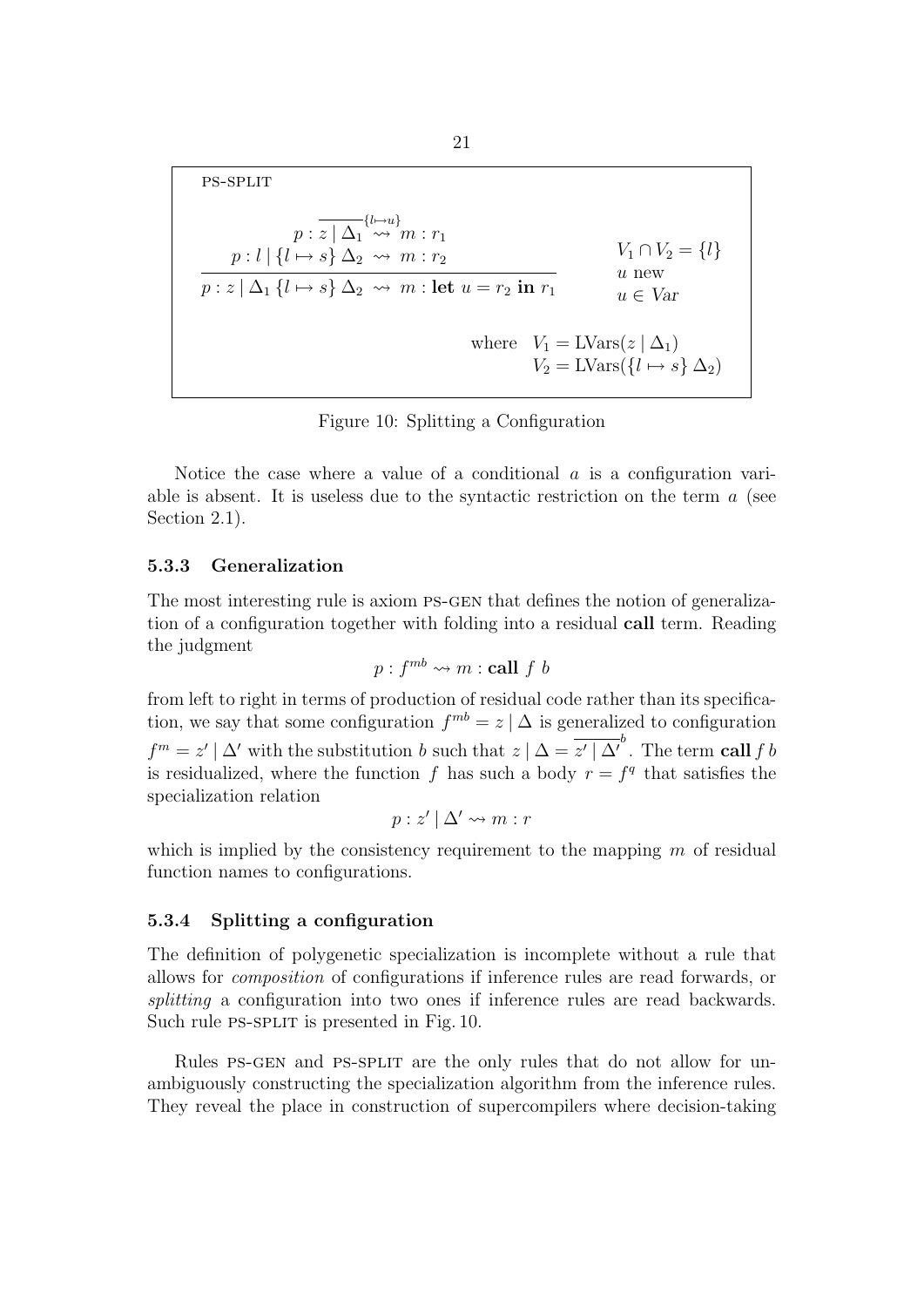$$
\text{PS-COLLAPSE} \qquad p: \overline{z} \mid \{l \mapsto s\} \Delta^{\{l' \mapsto l\}} m: r
$$
\n
$$
\overline{p:z} \mid \{l \mapsto s, l' \mapsto s\} \Delta \leadsto m: r
$$
\n
$$
\text{PS-NONSTRICT}^{\circ} \qquad p: z \mid \{l \mapsto s\} \Delta \leadsto m: r \qquad l \notin \text{LVars}(z \mid \Delta)
$$
\n
$$
\overline{p:z} \mid \{l \mapsto s\} \Delta \leadsto m: r \qquad l \in \text{LVar}
$$

Figure 11: Extensions of interpretation and specialization

strategies when and how to generalize and when and how to split configurations are to be developed. This is the most sophisticated part of supercompilers. The quality of residual programs depends mainly on them, while the correctness is guaranteed by the mere fact the result matches these simple inference rules.

#### 5.4 Extensions

The specialization relation can be infinitely extended by adding more and more rules that describe additional equivalences between source and residual programs. Figure 11 demonstrates two of them.

The first extension is collapsed-jungle driving [12, 13] defined by rule ps-collapse. It avoids multiple evaluation of equal terms by deleting one of two liaison variable bindings of the form  $\{l \mapsto s, l' \mapsto s\}$  and replacing all occurrences of the deleted variable  $l'$  by the second variable  $l$ . The classic example of application of this rule is the transformation of the naive recursive definition of the Fibonacci function with exponential complexity to the definition with linear complexity.

The second rule PS-NONSTRICT<sup>°</sup> extends the relation to *non-strict seman*tics, which means the possibility of evaluation of a function call without evaluation of its arguments. The specialization rules allow for arbitrary order of evaluation. All of the other rules preserve unevaluated terms even if their results are unneeded. With rule PS-NONSTRICT<sup>°</sup>, which removes a binding of an unused liaison variable, the relation allows for both non-strict semantics and lazy evaluation in an interpreter as well as in a specializer.

Notice rule ps-collapse is considered a specialization relation rule (having no ° mark), while PS-NONSTRICT<sup>°</sup> is marked with ° as an interpretation rule. The reason for the difference is that the former rule does not change the language denotational semantics, while the latter does. The collapsed-jungle driving allows for merely achieving additional speed-up by specialization, while the non-strict extension changes the termination behavior of a program.

If rule PS-NONSTRICT<sup></sup> were applied only to specialization, then a residual program might have a larger domain than the source program. This is often the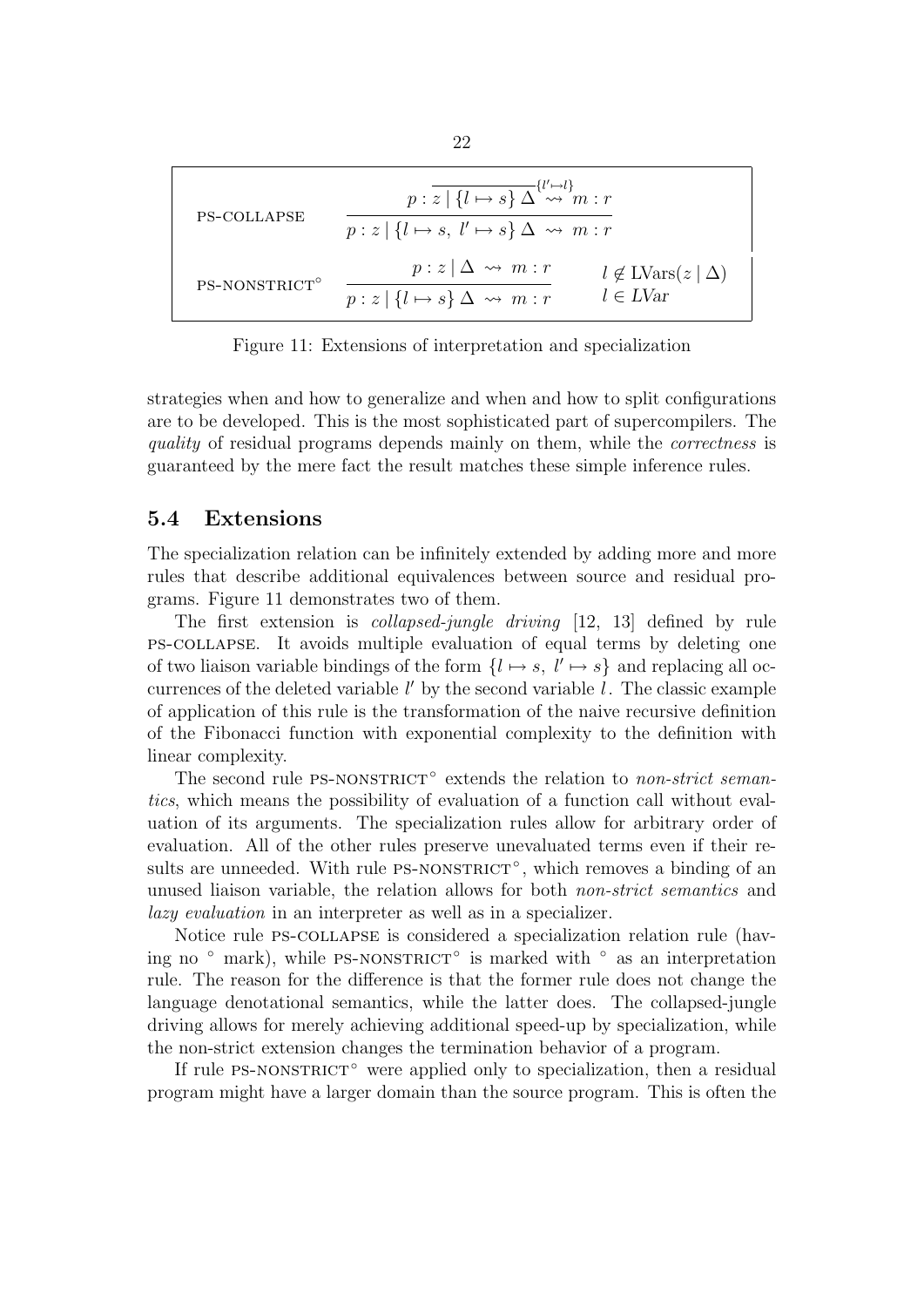| Idempotency                                                              | Transitivity                                                                          | Preservation of semantics                                                                                          |
|--------------------------------------------------------------------------|---------------------------------------------------------------------------------------|--------------------------------------------------------------------------------------------------------------------|
| $p:s \Rightarrow q:r$<br>$q: r \Rightarrow q: r$                         | $p:s \Rightarrow q:r$<br>$q: r^c \Rightarrow q': r'$<br>$p : s^c \Rightarrow q' : r'$ | by specialization<br>$(p:s \stackrel{\circ}{\to} x) \Leftrightarrow (p:s \to x)$                                   |
| Completeness                                                             | Soundness                                                                             | Correctness                                                                                                        |
| $p:s \Rightarrow q:r$<br>$p:s^c \rightarrow x$<br>$q: r^c \rightarrow x$ | $p:s \Rightarrow q:r$<br>$q: r^c \rightarrow x$<br>$p:s^c \rightarrow x$              | $p : s \Rightarrow q : r$<br>$(p : s^c \stackrel{\circ}{\to} x) \Leftrightarrow (q : r^c \stackrel{\circ}{\to} x)$ |

Figure 12: Properties of the specialization relation

case of practical supercompilers for strict languages (e.g., for Refal [9]), since supercompilers use lazy evaluation for achieving a better result. This is the reason for the widespread myth that supercompilation in essence violates the termination behavior. However, if both source and residual programs as well as a specializer use the same semantics—either strict, or non-strict—the semantics is preserved (provided some other rules do not violate it).

## 6 Properties of specialization relation

As it is common in mathematics, relations obey more interesting properties than functions. In Fig. 12 the most important properties of the specialization relation are summed up. For readability, the statements are written out in form of inference rules. Their validity can be proven from the specialization rules.

The properties are rather natural for such a relation. Some of the properties are mandatory: preservation of semantics, soundness, completeness, and their corollary—correctness. Others—idempotency and transitivity—are additional nice properties that allow for simpler and more natural reasoning about specialization in form of relation rather than function.

#### 6.1 Idempotency

Intuitively, we consider returning an unchanged program to be a trivial case of specialization. One may expect that  $p : s \Rightarrow p : s$  is true, that is, the specialization relation is reflexive. However, our rules require some specialization of function bodies always be performed, and hence many programs cannot occur in the right-hand sides of deducible judgments. In principle, it is easy to add several rules that would allow for "doing nothing", but we prefer the present version, which guide us in construction of non-trivial specializers. Nevertheless,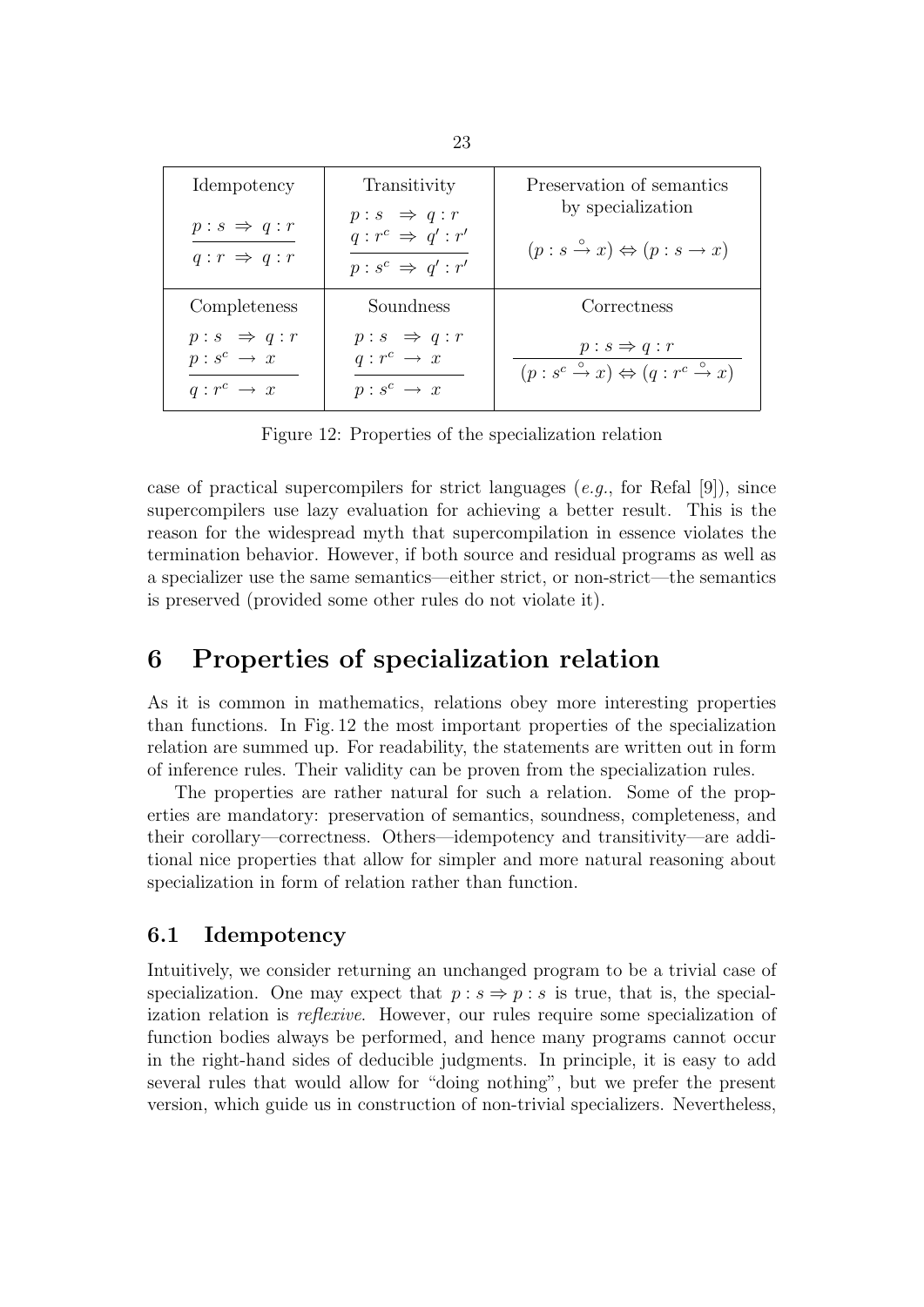any residual program is allowed to be its own specialization by our relation. Such property is referred to as *idempotency*.

#### **Proposition 1 (Idempotency)** For all  $p$ ,  $s$ ,  $q$ ,  $r$  such that

 $p : s \Rightarrow q : r$ 

the following judgment is deducible:

 $q: r \Rightarrow q: r$ 

#### 6.2 Transitivity

Specialization can be performed stepwise: specialization of a source program  $p : s$  with respect to a part of arguments (let them be already substituted into s) followed by specialization of the residual program  $q : r$  with respect to a part of the rest arguments (let them be represented by a substitution  $c$ ) produces the second residual program  $q'$ :  $r'$ , which may be expected to be a specialization of the source program with respect to all information known so far. This property (referred to as *transitivity*) is not generally true when specializer *functions* are concerned, but it may hold for a specialization relation. This is indeed our case.

**Proposition 2 (Transitivity)** For all p, s, c, q, r,  $q'$ , r' such that

$$
p:s \Rightarrow q:r q:r^c \Rightarrow q':r'
$$

the following judgment is deducible:

$$
p:s^c \Rightarrow q':r'
$$

#### 6.3 Soundness

Consider the special case of transitivity where the second specialization is interpretation, that is, the residual program is empty,  $q' = \emptyset$ . In this case transitivity means: if a residual program  $q : r$  when run with arguments given by a contraction c produces some result x, the source program  $p : s$  run with the same arguments also terminates and gives the same result. This property is *soundness* of specialization.

**Proposition 3 (Soundness)** For all  $p, s, c, q, r, x$  such that

$$
p: s \Rightarrow q: r
$$

$$
q: r^c \to x
$$

the following judgment is deducible:

$$
p:s^c\to x
$$

Soundness is an immediate corollary of transitivity and a necessary condition for correctness.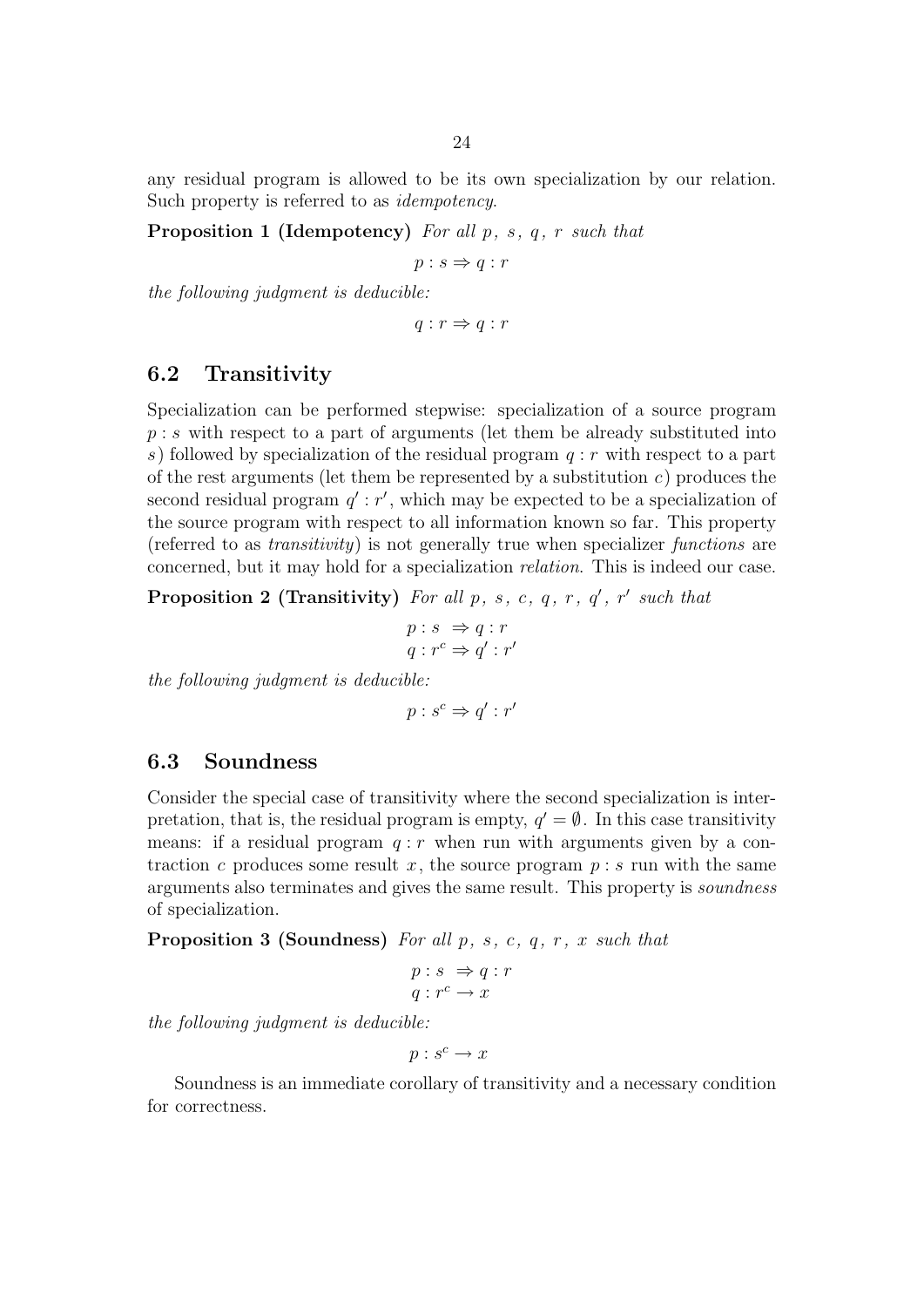#### 6.4 Completeness

The converse property to soundness is completeness: if a source program  $p : s$ when run with arguments c produces some result x, a residual program  $q : r$ run with the same arguments also terminates and gives the same result.

**Proposition 4 (Completeness)** For all  $p$ ,  $s$ ,  $q$ ,  $r$ ,  $c$ ,  $x$  such that

$$
p: s \Rightarrow q: r
$$

$$
p: s^c \to x
$$

the following judgment is deducible:

 $q: r^c \to x$ 

Completeness is one more necessary condition for correctness.

#### 6.5 Preservation of semantics

Recall we use a subset of the specialization rules as the definition of the language semantics. Hence, the fact that specialization includes interpretation is trivial. However, we must ensure that the specialization rules do not occasionally extend the semantics. Formally speaking, the following proposition must hold and it holds for our specialization relation indeed.

**Proposition 5 (Preservation of semantics)** For all  $p$ ,  $s$ ,  $x$  such that

 $p : s \rightarrow x$ 

the following judgment is deducible:

 $p : s \stackrel{\circ}{\rightarrow} x$ 

#### 6.6 Correctness

Since the semantics of the object language is represented by a part of the inference rules, the correctness of the specialization relation is its internal property that can be expressed as follows.

The last two judgments mean interpretation of source and residual programs  $p : s$  and  $q : r$  with values supplied by a contraction c produces equal results x.

**Proposition 6 (Correctness)** For all  $p$ ,  $s$ ,  $q$ ,  $r$  such that

$$
p:s\Rightarrow q:r
$$

it holds that for all c and x the following judgments are deducible or not deducible simultaneously:

$$
p : s^c \xrightarrow{\circ} x
$$

$$
q : r^c \xrightarrow{\circ} x
$$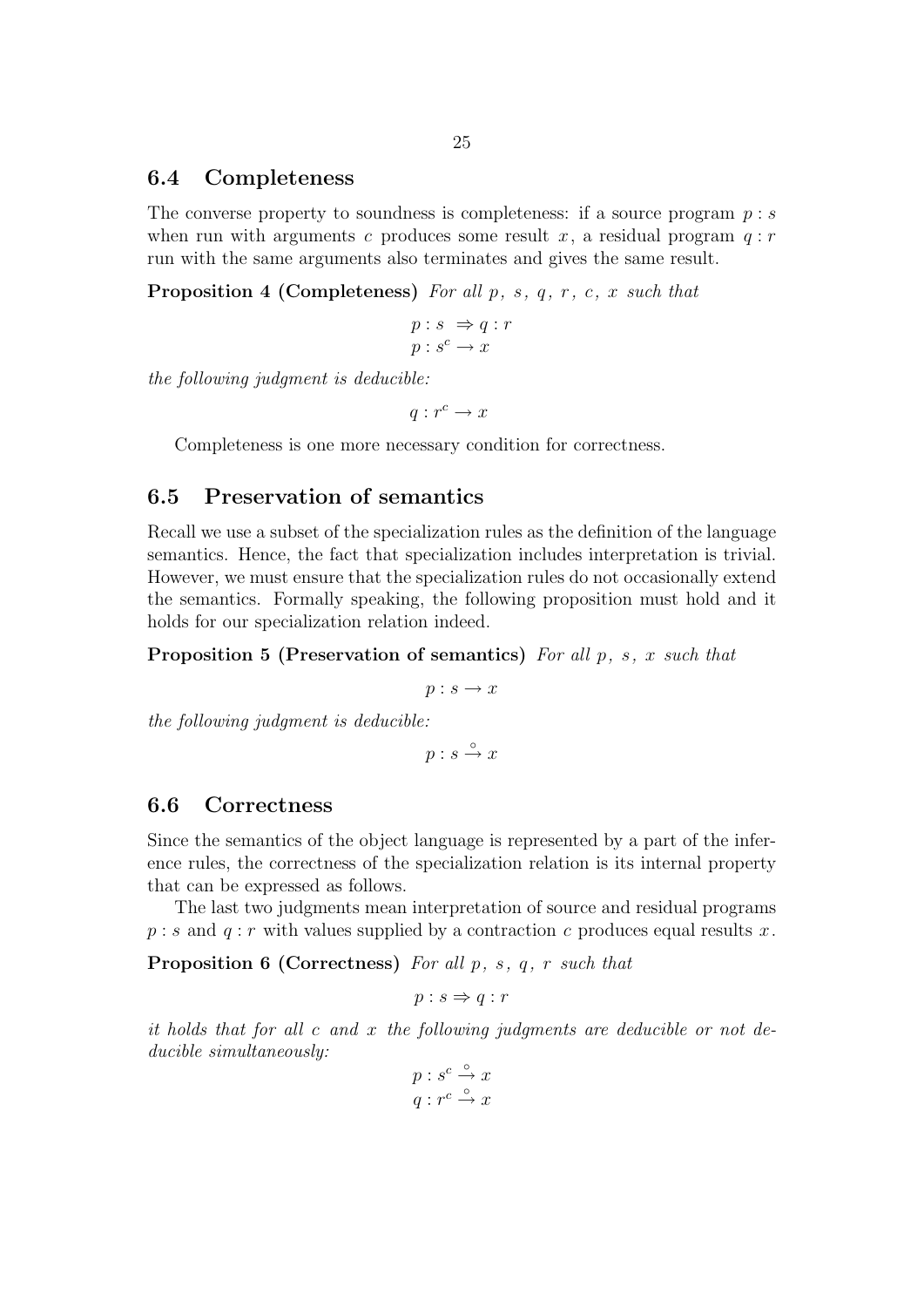The correctness is an immediate corollary of soundness, completeness and preservation of semantics.

## 7 Conclusion and Related Work

This paper presents a formal specification of a class of specializers by inference rules in the style of Natural Semantics [6]. The rules define a relation between source and residual programs, which partial evaluation and supercompilation obey. The proposed intensional relation lies between algorithmic definitions of specializers and the extensional equivalence of programs.

The specialization relation definition declaratively captures the essential notions of supercompilation: configuration, driving, generalization of a configuration, splitting a configuration, as well as advanced notions like collapsed-jungle driving and the variations of the strictness of semantics, while abstracting from algorithmic problems of when, what and how to generalize and split, and when to terminate. It provides the basis for the correctness proofs of supercompilers and an alternative to that of partial evaluators [4, 2]. To prove the correctness of a particular specializer we just need to prove that its inputs and outputs satisfy the relation. By nature of Natural Semantics, the definition in form of inference rules allows for automated derivation of specializers that satisfy it as well as checkers of the correctness of residual programs.

An earlier version of specialization relation definition was presented at the Dagstuhl Seminar on Partial Evaluation, where only abstract [7] was published. It continues the work started in [3] and aimed at clarifying and formalizing the ideas of supercompilation. This paper gives a generalization of the definition presented in [8] from monogenetic to polygenetic case.

In Turchin's original papers [16, 17] and others, the essential ideas of supercompilation and technical details of algorithms were not separated enough to give their short formal definition. Later on, several works have been done to fill this gap, e.g., [3, 13, 14, 15]. All of them formalize the function of the supercompiler, while our work is, to our knowledge, the first attempt to define an input-output relation, which specializers based on both supercompilation and partial evaluation satisfy. The closest related work is [13, 14] where the notion of the graph of configurations is formalized by inference rules that deduce the arcs of the graph.

The specialization relation obeys a number of nice properties: idempotency, transitivity and its corollary soundness, completeness, correctness, and others.

Future work will include development of specialization relation definitions for more sophisticated languages, including object-oriented ones, further investigation into their properties, and construction of supercompilers that satisfy the specialization relation and hence are provably correct.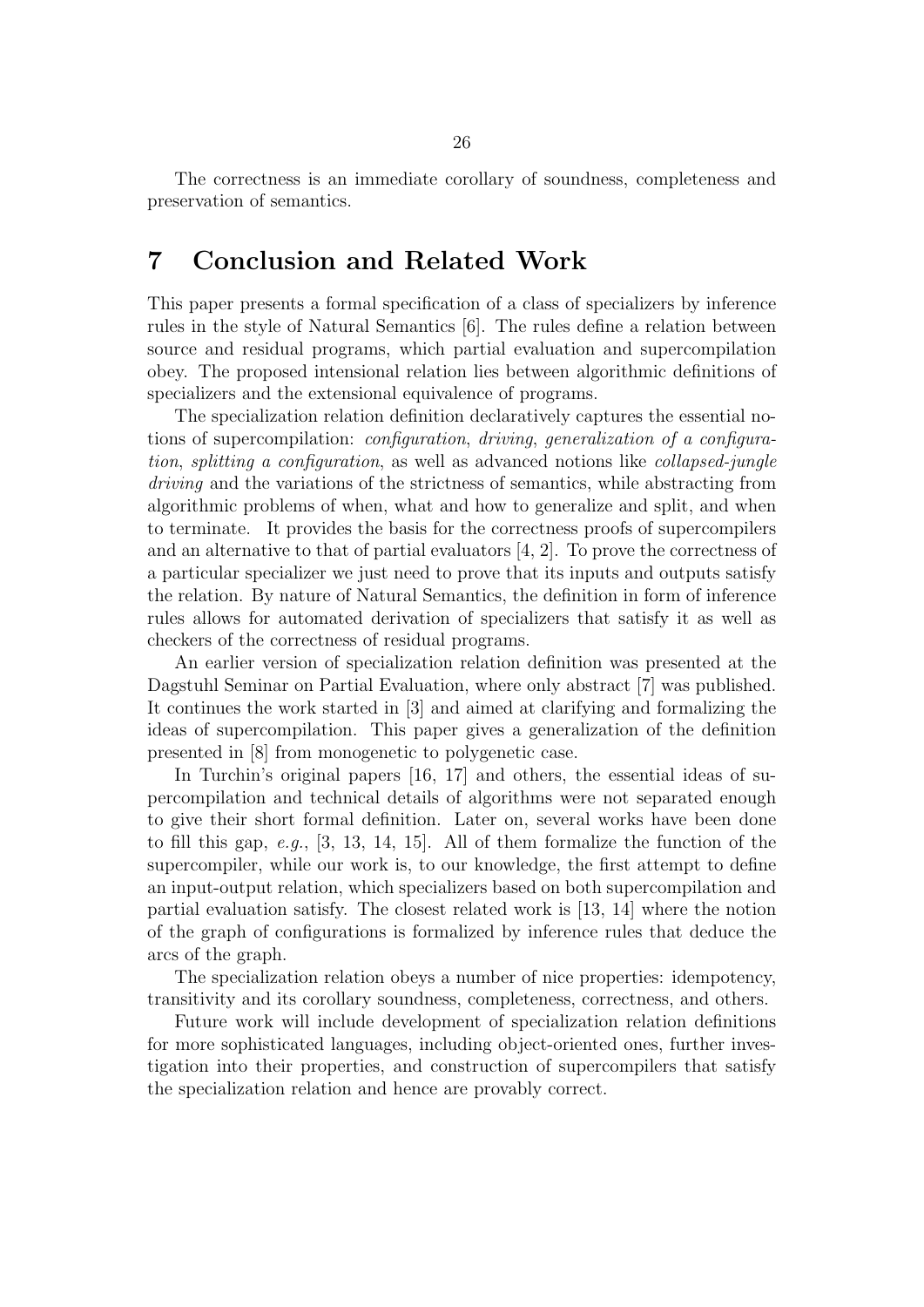### 8 Acknowledgments

The material of this paper is a refinement of Valentin Turchin's ideas of supercompilation. I would like to express my sincere gratitude to him for introducing me into this exciting field more than three decades ago and deeply influencing my life and work during all years.

I am very grateful to Sergei Romanenko and Yuri Klimov for their valuable comments and suggestions to make the formalism simpler and more readable.

## References

- [1] S. M. Abramov. Metavychislenija i ikh prilozhenija (Metacomputation and its applications). Nauka, Moscow, 1995. (In Russian).
- [2] C. Consel and S. C. Khoo. On-line and off-line partial evaluation: semantic specifications and correctness proofs. Journal of Functional Programming, 5(4):461–500, Oct. 1995.
- [3] R. Glück and A. V. Klimov. Occam's razor in metacomputation: the notion of a perfect process tree. In P. Cousot, M. Falaschi, G. File, and G. Rauzy, editors, Static Analysis Symposium. Proceedings, volume 724 of Lecture Notes in Computer Science, pages 112–123. Springer-Verlag, 1993.
- [4] C. K. Gomard. A self-applicable partial evaluator for the lambda calculus: correctness and pragmatics. ACM TOPLAS, 14(2):147–172, 1992.
- [5] N. D. Jones, C. K. Gomard, and P. Sestoft. Partial Evaluation and Automatic Program Generation. Prentice-Hall, 1993.
- [6] G. Kahn. Natural Semantics. In F. G. Brandenburg, G. Vidal-Naquet, and W. Wirsing, editors, STACS87. 4th Annual Symposium on Theoretical Aspects of Computer Science, Passau, Germany, volume 247 of Lecture Notes in Computer Science, pages 22–39. Springer-Verlag, 1987.
- [7] A. V. Klimov. A specification of a class of supercompilers. In O. Danvy, R. Glück, and P. Thiemann, editors, *Draft Proceedings of the Dagstuhl* Seminar on Partial Evaluation, page 232. Technical Report WSI-96-6, Universität Tübingen, Germany, 1996.
- [8] A. V. Klimov. Specifying monogenetic specializers by means of a relation between source and residual programs. In *Perspectives of Systems Infor*matics (Proc. 6th International Andrei Ershov Memorial Conference, PSI 2006, Novosibirsk, Russia, June 27-30, 2006), volume 4378 of Lecture Notes in Computer Science, pages 248–259. Springer-Verlag, 2007.